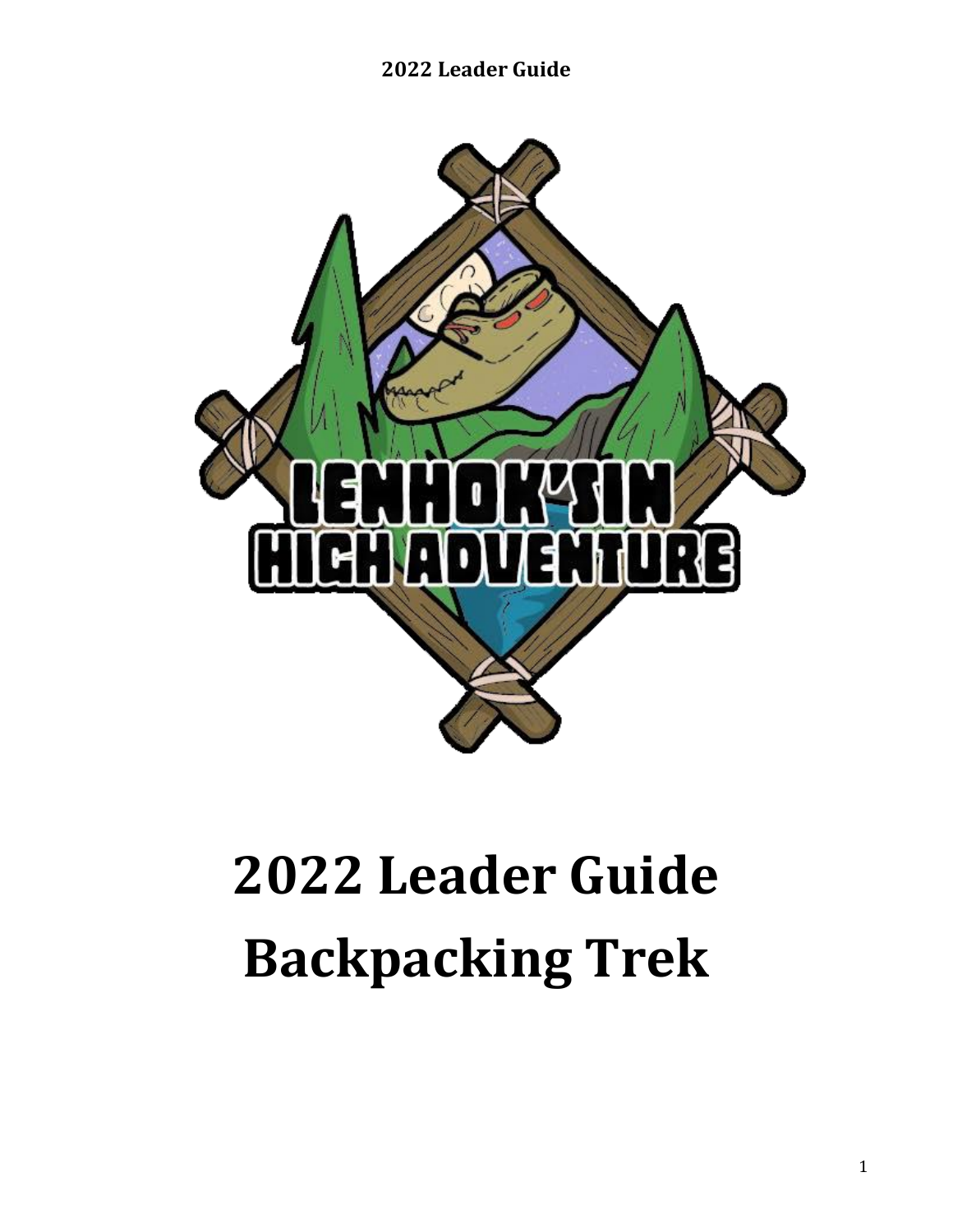#### *Introduction*

Welcome to Lenhok'sin High Adventure! We are very excited for your crew to join us on the trail this summer, and we hope that this guide will help to prepare you for the challenges and excitement that await you at camp.

Our mission is to provide you with a memorable experience while you are hiking through the beautiful mountains of the Goshen Scout Reservation, while also introducing you to activities you've never done before at our outposts, and testing your backcountry skills. We hope that your High Adventure experience will give you treasured memories, a chance to grow as a team, and the opportunity to further your scouting careers.

Please read through this Leader's Guide, as it is updated each year with program additions and adjustments. If you have any questions, you can contact us at [lenhoksin@gotogoshen.org,](mailto:lenhoksin@gotogoshen.org) or myself at [elisabeth.warren@gotogoshen.org.](mailto:elisabeth.warren@gotogoshen.org) We are looking forward to meeting your units on the trail and providing you with an incredible adventure!

Yours in Scouting,

Elisabeth C. Warren Camp Director Lenhok'sin High Adventure www.facebook.com/Lenhoksin [www.gotogoshen.org/lenhoksin](http://www.gotogoshen.org/lenhoksin)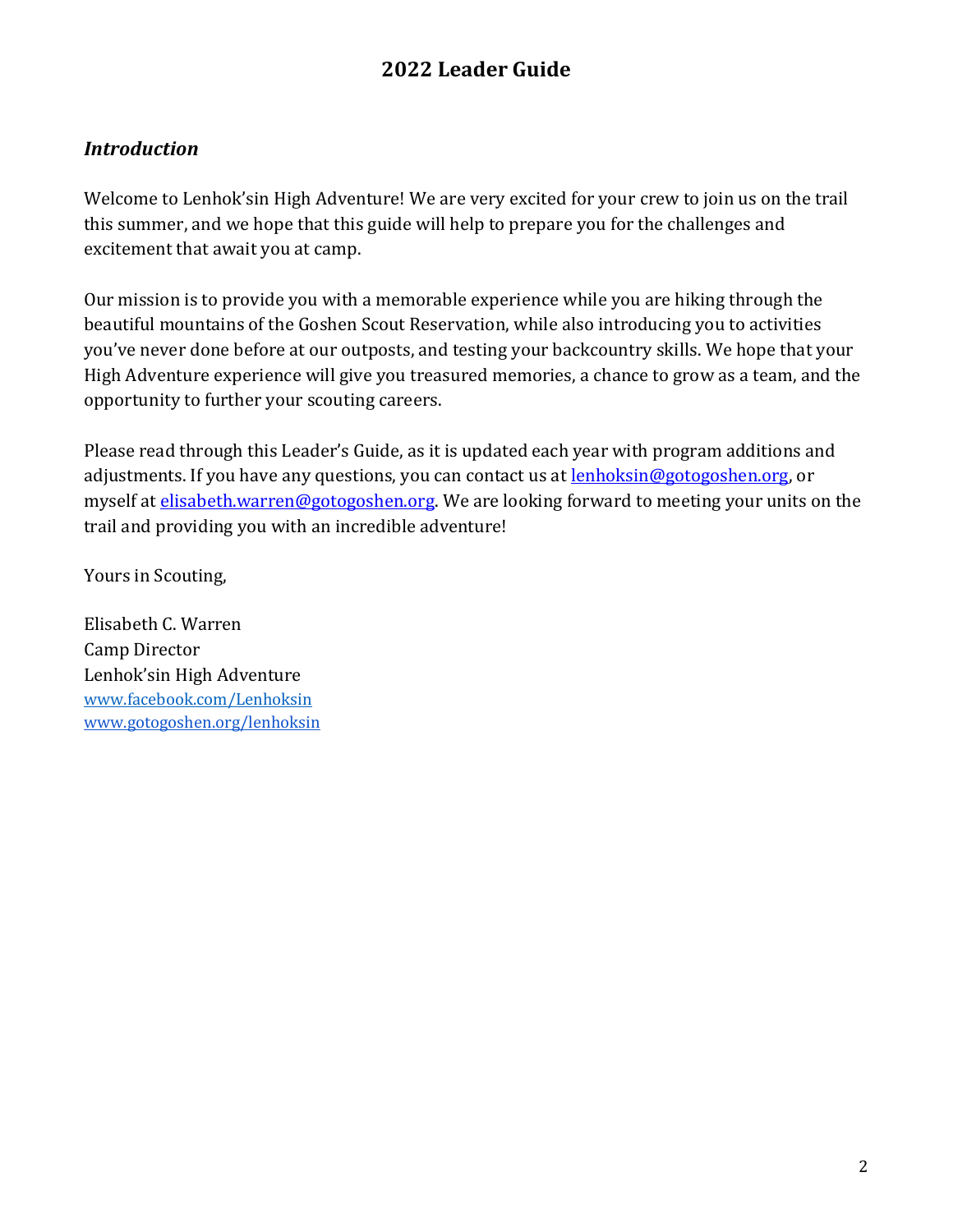## Table of Contents:

| Introduction                  | $\overline{2}$ |
|-------------------------------|----------------|
| <b>Trek Checklist</b>         | 4              |
| Planning for Lenhok'sin       | $5 - 7$        |
| The Trail of GSR              | 8              |
| What to Pack                  | $9 - 11$       |
| <b>Trail Cooking</b>          | 12-13          |
| Camp Rules                    | 14-16          |
| <b>Outposts and Programs</b>  | 17-18          |
| Awards                        | 19-20          |
| In-camp Schedule              | $21 - 22$      |
| <b>Equipment Packing List</b> | $23 - 25$      |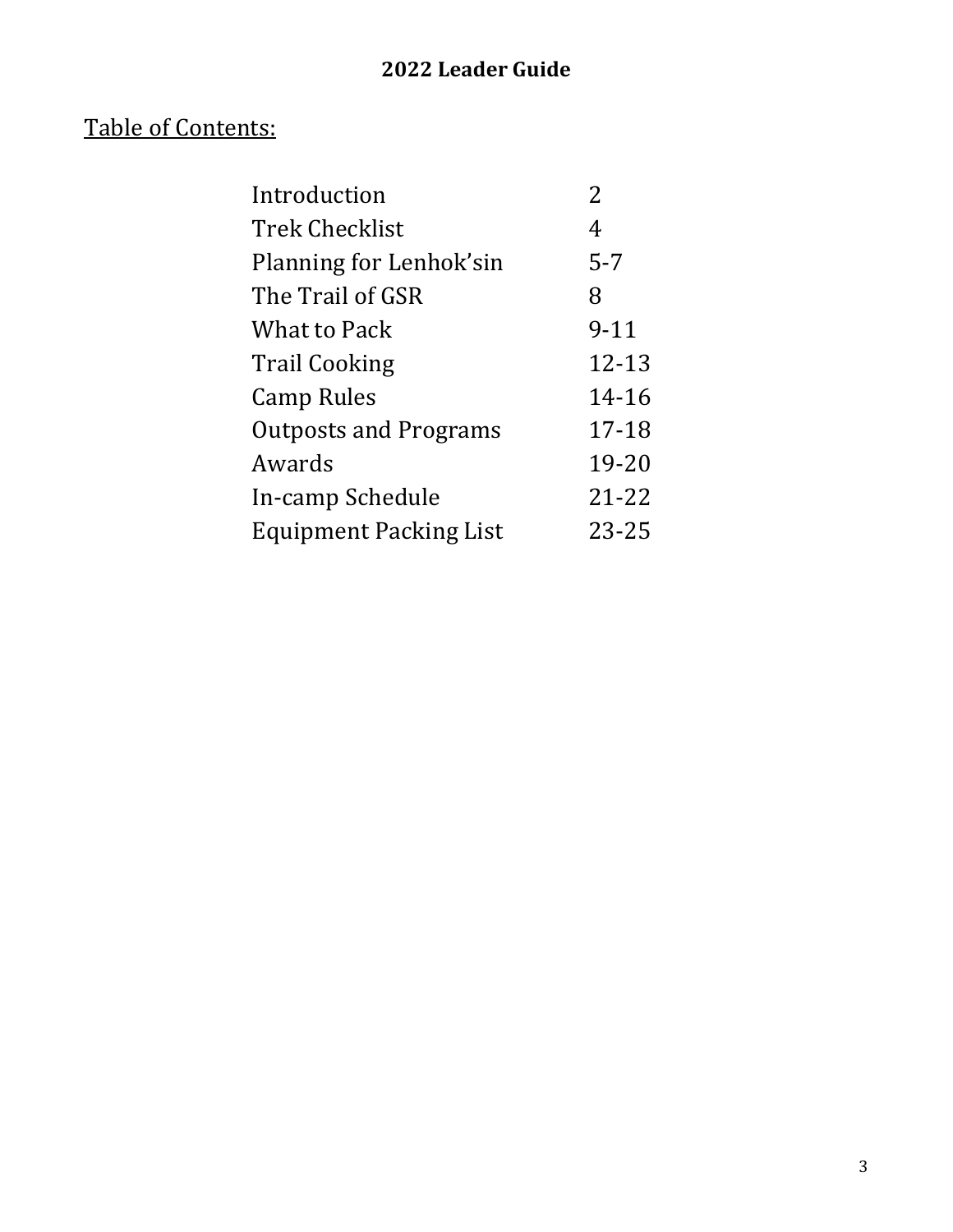## **You have registered your crew! Now, what to do? Here is a checklist!**

- ❏ Read through this guide.
- ❏ Fill out the "pre-camp survey" found on our website under Forms & Downloads <https://www.gotogoshen.org/camps-programs/lenhoksin-high-adventure/> ( Due **May 7, 2022)**.
	- ❏ Have your crew decide what outposts they would like to participate in, in order of preference.
- ❏ Plan and carry out a few weekend "shakedown" hikes/backpacking or canoeing trips prior to arrival.
- ❏ Complete the following required trainings prior to your arrival at camp.
	- ❏ My.Scouting.org modules
		- ❏ Weather Hazards Training
		- ❏ Youth Protection Training
		- ❏ Safe Swim Defense
	- ❏ Wilderness First Aid Certification (at least one member)
	- ❏ CPR Certification (at least one member)
- ❏ Ensure all your training certifications have been completed, which will be checked upon your arrival at Lenhok'sin.
- ❏ Bring to camp
	- ❏ **Two copies** of each participants completed BSA Medical Form for each person (Parts A, B, and C, including NCAC Health Advisory Form)
	- $\Box$  A crew roster of each participant attending your Lenhok's in trek
	- ❏ Completed training certifications
	- ❏ A cellphone with Verizon cell service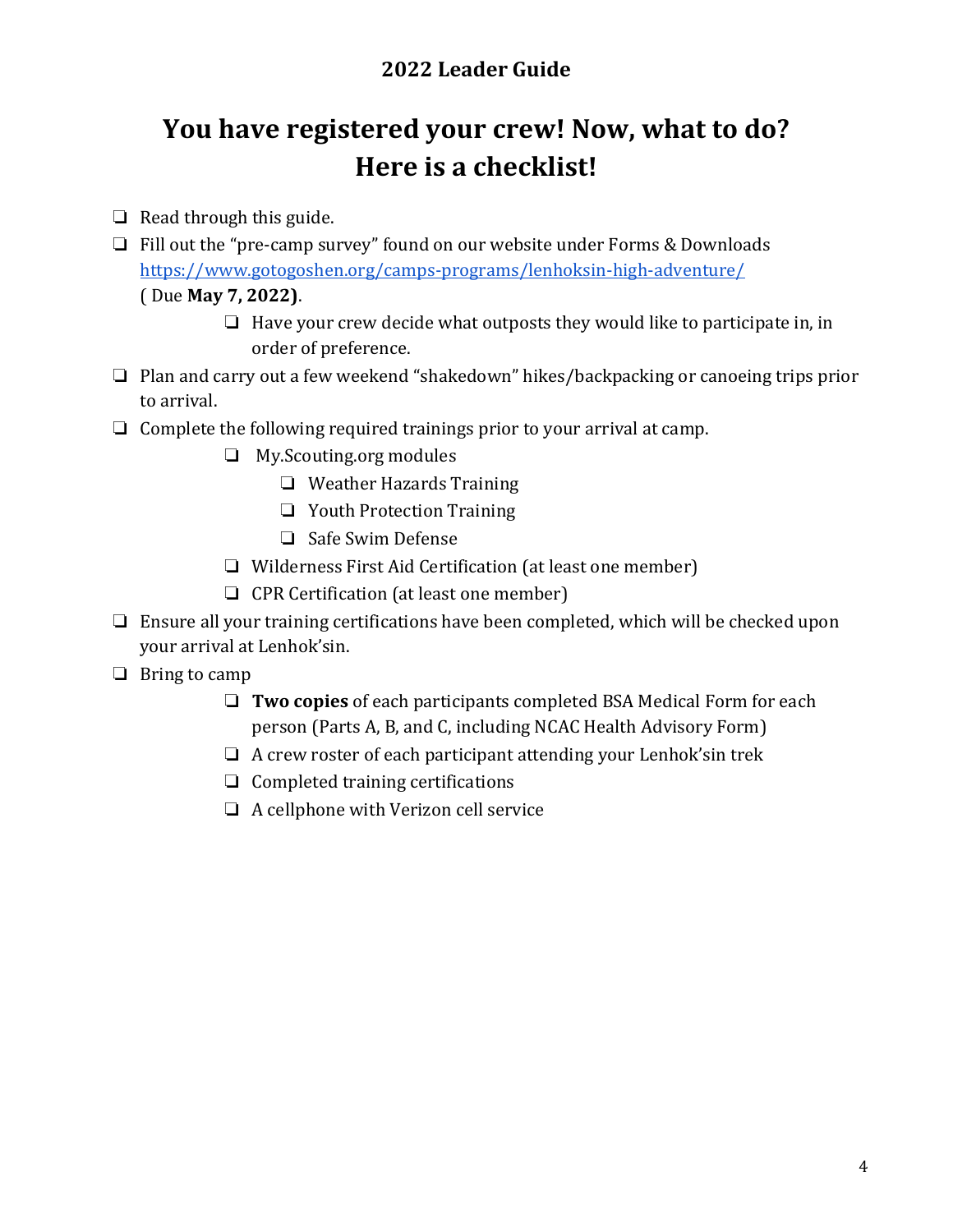

## *Planning your Adventure on the Lenhok'sin Trail*

#### *Organizing for a Backpacking Adventure*

As with any scouting activity, preparation and planning are vital to the success of your trip. Please keep in mind the following:

- The week on the trail will be challenging both physically and mentally, and your crew's outdoor skills will be put to the test. Fun, fellowship, teamwork, and adventure are important ingredients in planning your trek.
- Complete and submit your pre-camp survey no later than **May 7, 2022.**
- Obtain and complete medical forms as soon as possible so that there will be no barrier to beginning your trail experience.
	- Crews are required to bring **two** copies of each participant's medical forms to camp.
- National Standards require that "at least one member of each crew, preferably two, must be currently certified in Wilderness First Aid and CPR".

#### *Physical Stamina and Weekend Shakedown Hikes*

National Standards require a "thorough pre-trek Shakedown." This will assist your crew in analyzing their skill level, prevent injury on the trail, and set goals for their week at Lenhok'sin. We recommend completing several weekend treks, building in length, to slowly build up your crew's skill and stamina, and ensure they are prepared, as many sections of the Lenhok'sin trail are very challenging.

During these hikes, keep note of the items you used, didn't use, and any you should have brought but left behind. Have your crew brainstorm ways to lighten their packs, leaving excess items behind and sharing items among the crew. You should also pay attention to daily fuel consumption so you can pack an appropriate amount for camp. Shakedowns should include overnights trips so the crew can practice setting up and breaking camp efficiently.

#### *Training Requirements*

*At least one member of each crew must hold a current Wilderness First Aid certification from an approved provider, as well as CPR certification. Please bring proof of these certifications with you to camp*. We prefer two trained members of each crew, just in case the injured person happens to be one of the trained members. The NCAC offers these training courses regularly. Call 301-530-9360 for information. You can find accredited Wilderness First Aid Trainings here: <https://www.scouting.org/health-and-safety/training/wilderness-fa/>

Please visit the Lenhok'sin High Adventure webpage for a breakdown of all trainings required for your trek[: https://www.gotogoshen.org/camps-programs/lenhoksin-high-adventure/](https://www.gotogoshen.org/camps-programs/lenhoksin-high-adventure/)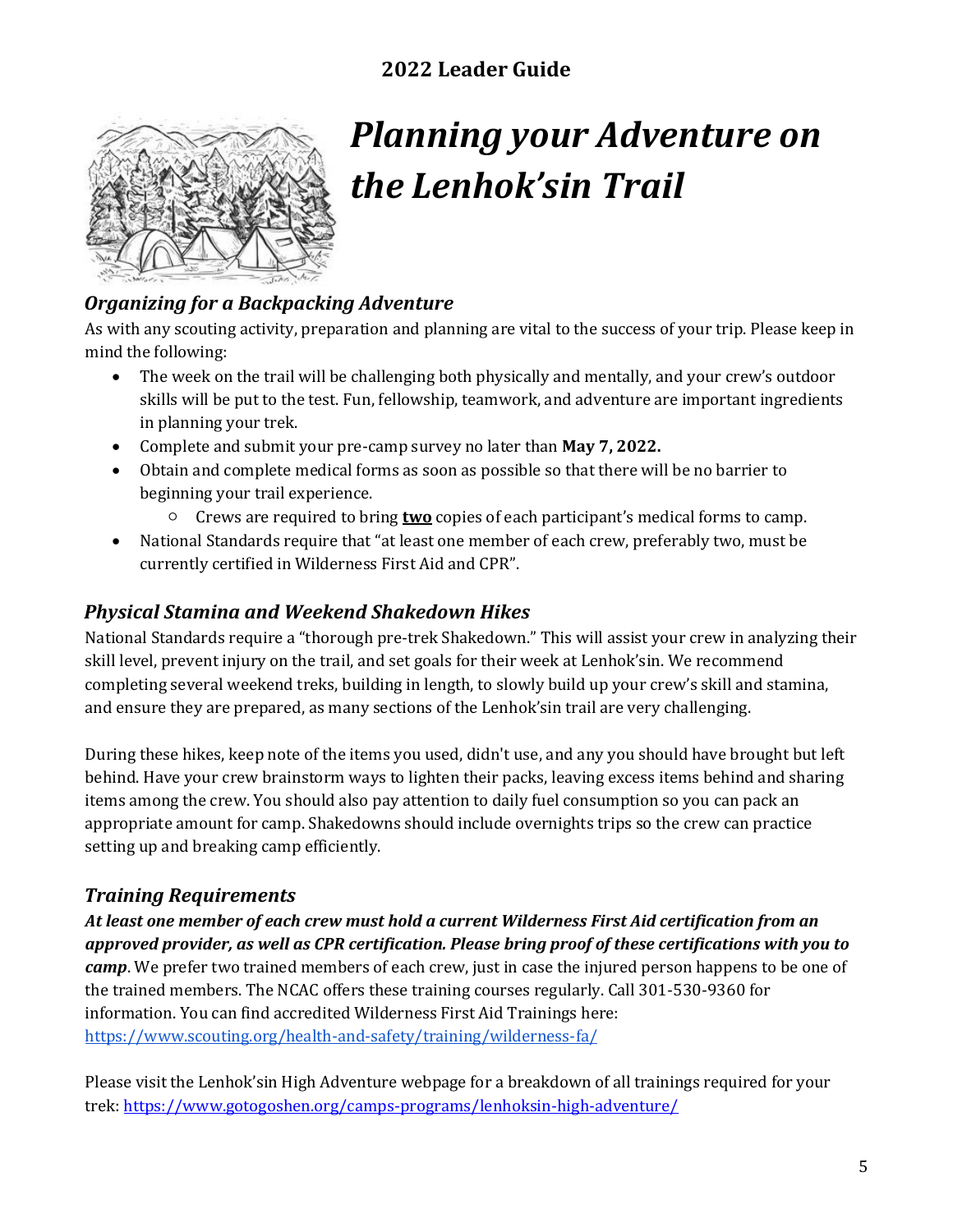#### *Minimum Age Requirement*

In accordance with National High Adventure policy and the Guide to Safe Scouting, youth attending Lenhok'sin High Adventure **must be 13 years old** by September 1, 2022. The youth member(s) must be mature enough for the rigors and challenges of high adventure.

#### *Experience Requirement*

National Standards require that at least two members of the crew, either youth or adult participants, have had "Extensive Experience" in this type of activity, defined as having been on at least three short-term (two-day) overnight backpacking/canoeing outings.

### *Crew Chief*

Your primary youth leader is the Crew Chief. While the Adult Crew Leader attends to the administrative details and keeps an eye on health and safety, your Crew Chief should direct the crew. Delegate responsibility early and then take your turn in following the Crew Chief's direction—just as you expect that your directions will be followed. Ensure that your Crew Chief understands the program, the skills, the award requirements, and daily routine of camp. **Leave the leadership of the crew in the hands of your youth leaders whenever possible, and only intervene when necessary to prevent unnecessary complications or safety risks.**

### *Crew Size*

The minimum crew size is six members, and maximum crew size **is limited** to 12 unless approved by the Camp Director. If you have more than 12 crew members, we recommend forming sub-crews to maintain ideal program quality. If your troop has two crews attending Lenhok'sin and you would like to camp together each or most nights, please indicate that on your pre-camp survey. The minimum and maximum crew sizes are set in place by National Standards for your safety and experience, as well as program capacity.

#### *Pre-Camp Survey Form*

Complete the *Pre-Camp Crew Survey Form* as soon as possible. The deadline is **May 7, 2022**. The priority numbers you place next to the outposts will aid us in prioritizing your preferred outposts first. **We will do our very best to schedule your highest priority outposts when possible, but we cannot guarantee your top four outpost selections**. Keep in mind, crews may be doubled-up at outposts if there is a high demand for the week at said outpost.

## *Trail Itinerary*

Once we have received all pre-camp surveys for your week, we will design your unit's outpost itinerary for your week on the trail. You will receive a copy of your itinerary at least two weeks prior to your arrival at Lenhok'sin High Adventure. Although a copy of our topographical map is available on the Lenhok'sin webpage, we recommend that you wait until your arrival at Base Camp to plan your trek, as this will be completed during our Maps and Orientation Round Robin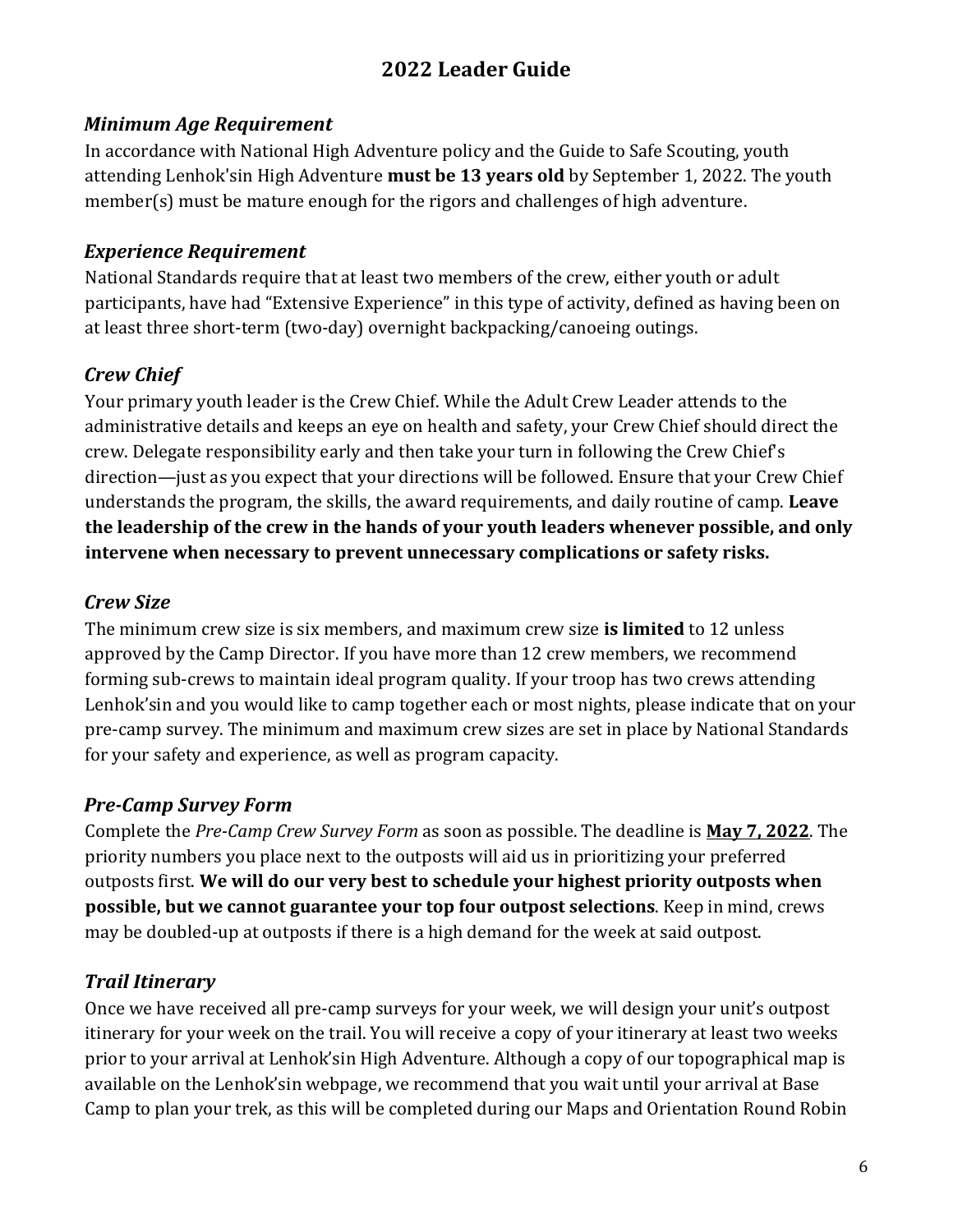Station, which will take into account present trail conditions. Plan to come to camp with an open mind and goals based on Lenhok'sin Awards, or on the milage and peaks that your crew hopes to hike and summit.

#### *Round Robin Stations*

Upon your arrival at Lenhok'sin High Adventure, you will go through several round robin stations, including the following:

- Medical Checks (full crew) and Reconciliation (adult leader)
- Base Camp Tour
- Pack Check
- Model Campsite
- Bear Bagging
- Weather Hazards
- Wildlife and Bear Safety
- Leave No Trace
- Health and Safety
- Maps and Orientation
- Food Commissary
- Quartermaster
- Trading Post

You will be lead through the Round Robin Stations by your Staff Site Guide. The time spent on each station will be based on your crew's prior experience, knowledge base, and trail preparedness.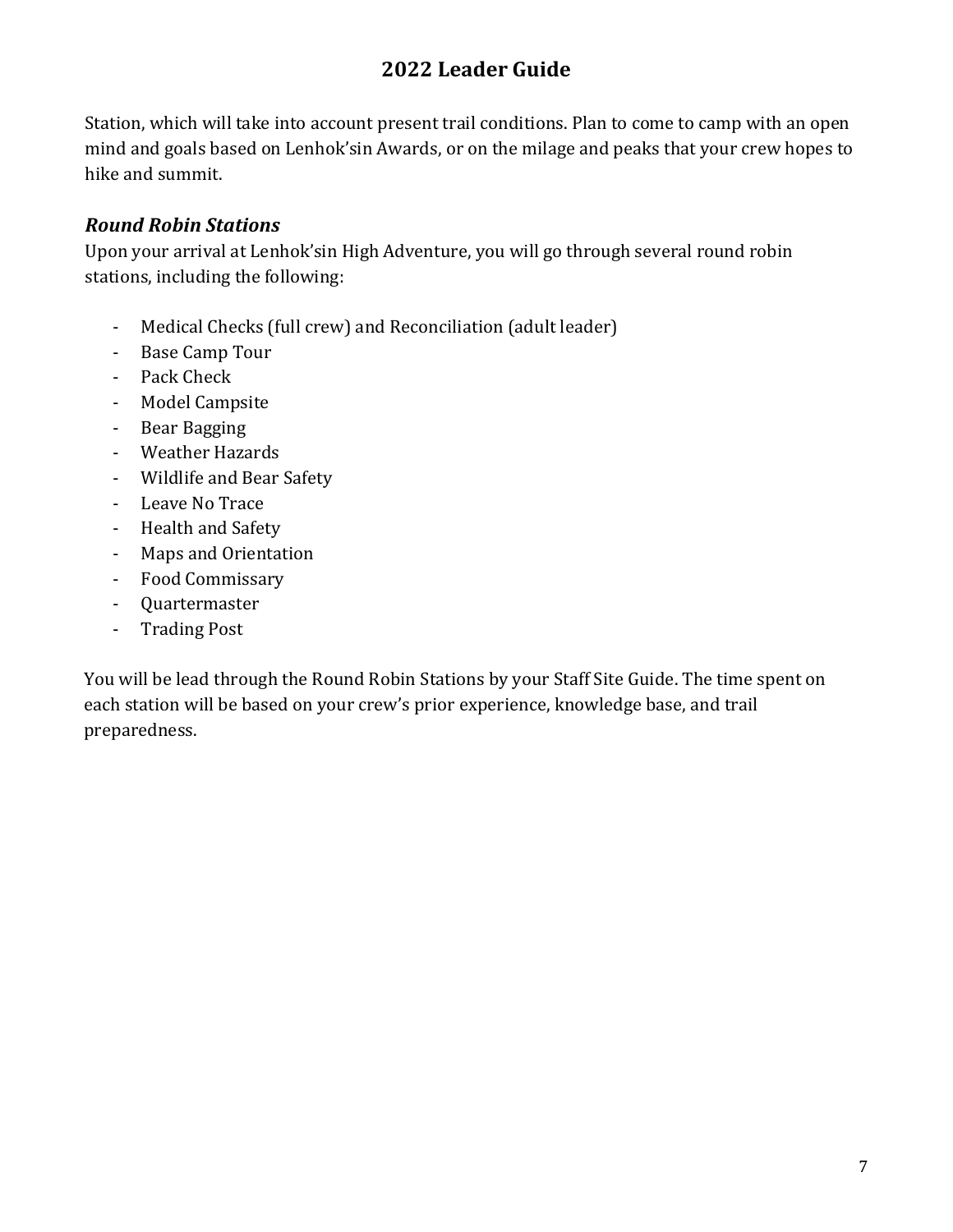## *The Trails of the Goshen Scout Reservation*

Lenhok'sin High Adventure gives your crew the opportunity to explore Goshen's 4,000+ acres, as well as the 45,000 acres of surrounding state wildlife game land. At our base camp (Camp Baird), you will receive a topographical map marked with our 50+ miles of trails. All Goshen trails are marked with white, vertical blazes. A double blaze, one above the other, warns you to be alert for a trail intersection, either an abrupt or obscure turn, or some other out of the ordinary circumstance. The double yellow and blue blazes found on trails mark the boundary between public lands and NCAC property.



As not all trails are labeled with signage, crew members should plan to be proficient in navigating with a map and compass, and should take their time when navigating intersections. Some trails are more primitive and truly a backcountry high adventure, such as those leading to our farthest peaks (Forge Mountain and Big Butt Mountain), while those closer to base camp tend to be well trodden and marked. Crews should plan extra time to use their maps and compasses to navigate and check their maps often.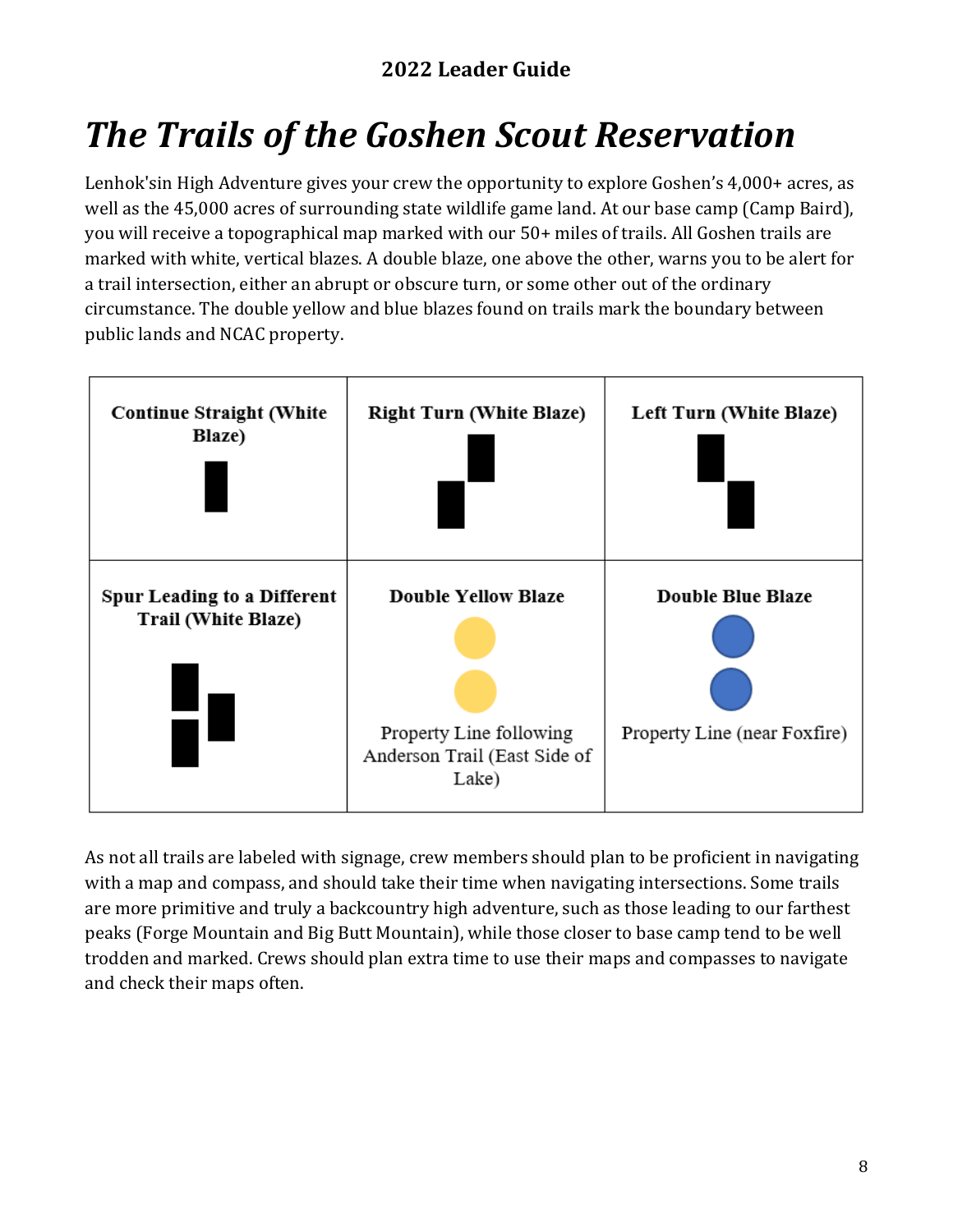## *What to Pack: Crew and Personal Equipment*

#### *Your Pack*

Choosing an appropriate and well-fitting **pack** remains one of the most important items on your checklist to ensure your comfort on the trail. The weight of your pack should rest on your hips, not on your back or shoulders. Keep alert for crew members who suddenly become exhausted or are falling behind; changes are, their packs are not adjusted properly and may need adjustment. A properly fitted pack with padded hip straps is essential for continues comfort and the trail.

When packing your gear in your pack for the trail, ensure that you leave enough space for shared crew gear, water, and food (approx. 10 liters). Plan to carry enough water, personal equipment, crew equipment, and crew food for 2 ½ days.



*"How to Pack a Backpack" (MSR, 2021)*

#### *Footwear*

Crew members should have either soft-side leather/nylon hiking boots or leather hiking shoes that are in good condition, well fitting, and broken-in. Boots that do not fit properly or are not broken in will lead to blisters, hot spots, and foot pain. Moisture trapped in socks and footwear will soften and weaken skin, leading to blisters and other foot related issues. Veteran backpackers will bring several extra pairs of wool hiking socks and sock liners to wear and swap out a couple of times a day to prevent moisture build up.

While not to be used for hiking, lightweight sneakers or closed toed water shoes (such as Keens) are nice for allowing your feet to air out and dry while resting in camp. **Closed toed shoes must be worn at all times while on the trail and in camp. Water shoes are required for the James River Canoe Trek and Aquatics Outpost.**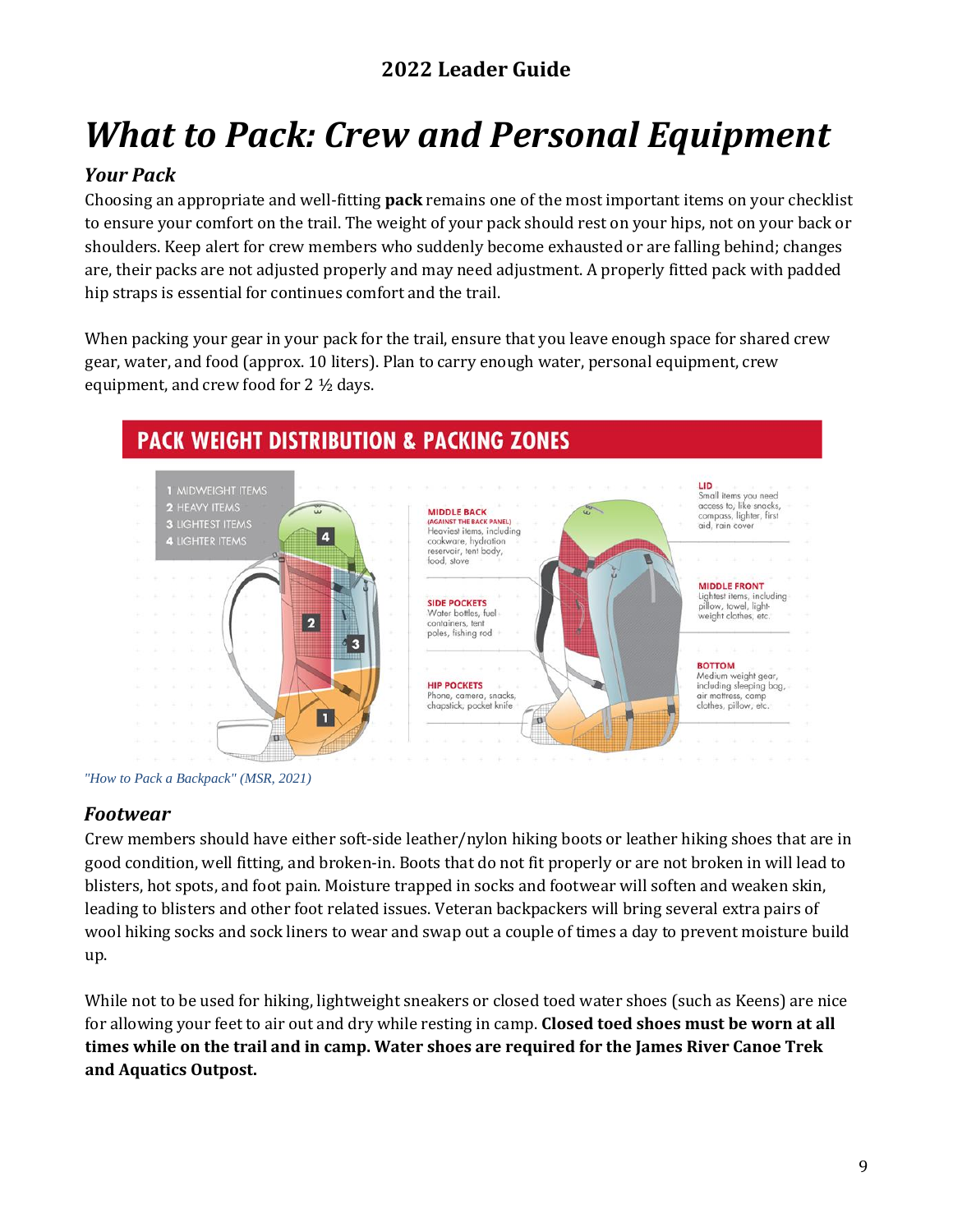#### *Tent*

Be sure to choose a lightweight tent that is in good condition, and practice setting it up before camp. Tent selection should align with the number of participants in your unit and the type of backpacking you ar planning to do. For example, a four-person tent would not be best suited for a Lenhok'sin trek due to its size and weight. Instead, a two-person tent shared between two scouts (buddy pairs) is recommended. If your tent doesn't have a waterproof floor you will want to ensure that you have a sturdy ground cloth, such as a thick piece of builder's plastic or sturdy plastic drop cloth.

#### *Sleeping Bag*

We recommend a lightweight sleeping bag for your time on the trail, as nighttime temperatures can often drop to the low forties in Goshen throughout the summer. Sleeping bags should be stored in a waterproof stuff sack or back for extra protection from moisture.

#### *Mattress Pads*

Many mattress pads provide an insulating barrier between you and the ground, which will improve a good night's rest. A mattress pad will also increase your comfort in rock areas (it's called Rockbridge County for a reason!). Although inflatable mattress pads tend to provide the best comfort and are more popular in the outdoor community, a foam pad can work just as well.

#### *Hammocks*

Hammocks have become very popular in the outdoor community, and have become a preference for many. If you or your unit choose to use a hammock on the trail, please practice setting up and sleeping in a hammock before you arrive at camp. Hammock users may wish to bring an insulating pad to line their hammock with, as well as some for of rain fly/cover. When setting up your hammock, please use tree-safe straps, as well as place sticks in between your straps and the tree in order to prevent stress marks on the bark. **Please be aware that not all campsites at outposts have trees available that are suited for hammocking.**

#### *Dry Clothing*

We suggest packing your clothing in zip-lock plastic freezer bags or lightweight water-proof stuff sacks**.**  Squeeze out excess air to save room in your pack. Should your clothing get wet or soiled, repacking in the same bags will keep the rest of your gear dry. In emergencies, we are able to wash and dry your gear while you are on the trail.

#### *Protection from the Weather*

Either good quality rain gear or a poncho is a must! You will be in the woods or on the river all week, and rain showers often come rolling in with short notice. Please double check that all your crew members bring this item. Rain gear should always be packed at the top of your pack on in an easy access external pocket. Additionally, either a wool sweater or fleece pullover is recommended for warmth. You should also have a waterproof cover for your backpack. These can either be purchased or handmade from large heavy-duty trash bags.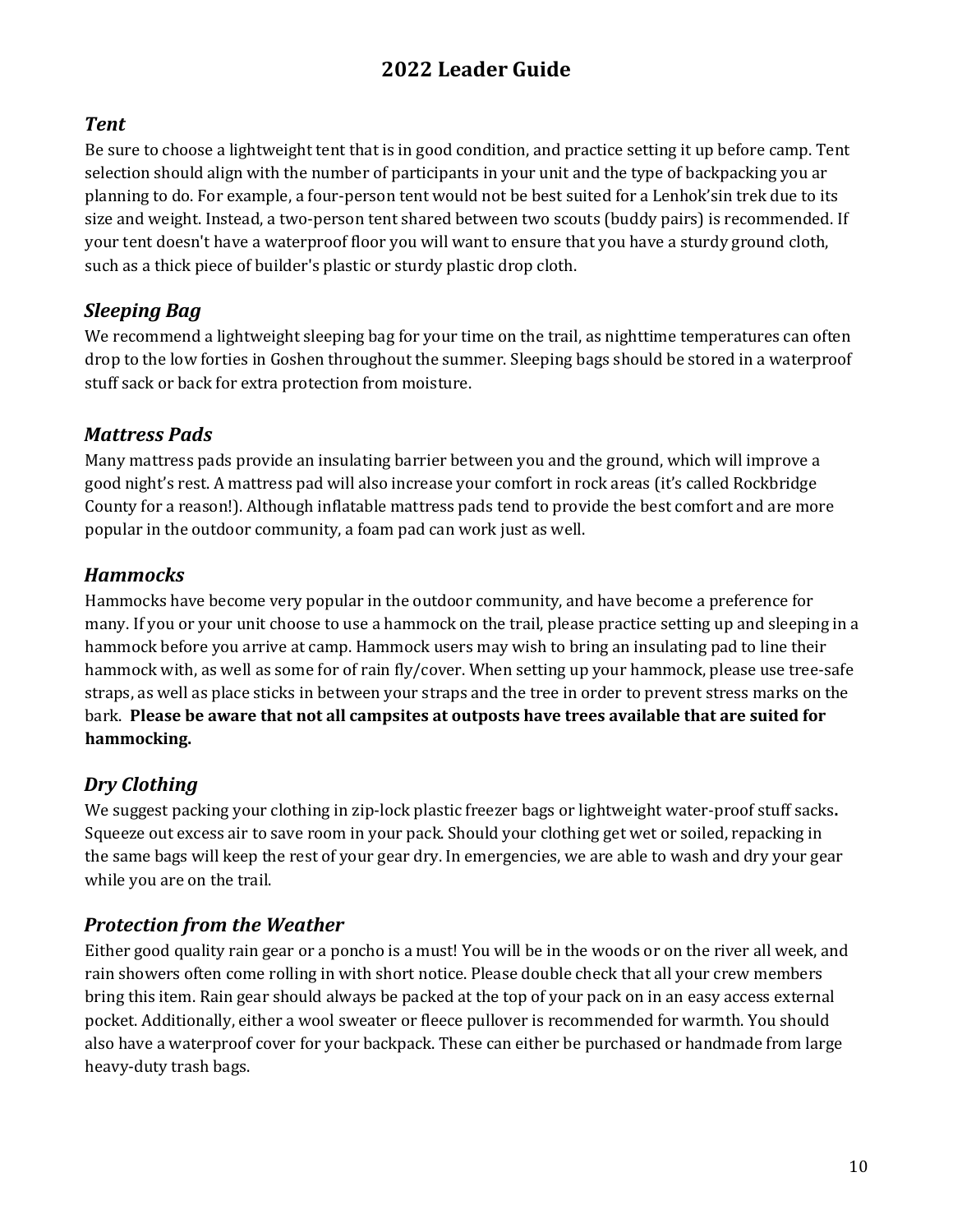#### *Flashlights*

Each person will need a reliable flashlight or headlight with a fresh set of batteries to last the week. The crew may wish to bring an extra set of AA and AAA batteries in case someone needs a spare set.

#### *Bear Bag Gear*

All smellable items must be places in a bear bag or bear cannister while at the Goshen Scout Reservation. This includes all items such as toiletries, food, first aid kits, and water bottles that have held liquid other than water. Units should bring a 75-foot nylon cord as well as sturdy bear bags for this purchase.

We also ask that you follow the "Bearmuda Triangle" method of camp set up in order to protect yourself and our wildlife (see image to the right). Please refer to the "Bear Procedures" section of the Leader Guide for more information on our Black Bears and expectations.



*"Shakedown Guide" (Philmont Scout Ranch, 2019)*

Many outposts have designated trees for bear bag set up, however a bear box will also be available for use. We encourage units to try the bear bagging method, especially if preparing for other programs such as a Philmont Trek, or primitive backpacking.

#### *Toilet Paper*

Don't forget to bring along this essential item! You can choose to carry rolls of toilet paper for communal use, or for everyone to carry a personal supply. If you should forget or need more, please ask for some at any camp's quartermaster. Please do not remove toilet paper from latrines at any base camp.

#### **Personal** *Electronic* **Devices**

While this is a beautiful opportunity to escape technology, we do highly recommend that each crew designate **one person** as an emergency contact phone number. The only cell service that works well at Goshen Scout Reservation is **Verizon**; therefore, this emergency number should be a Verizon cell phone if possible. If not, Sprint works in some areas; AT&T and T-Mobile do not. At the leader's meeting at the beginning of the week, we will go over emergency procedures and give you contact numbers for the Camp Director and Health Lodge Director.

Please keep in mind that no outposts have electricity. If you must charge your cell phone, we recommend using a battery pack or a solar panel to charge your personal electronic device. We have a few spare battery chargers that you may borrow for emergency cell phones. Please ask the Camp Director if you would like one.

We recommend leaving all radios, iPods, electronic games, laptops, etc. at home. However, if they are brought to Lenhok'sin, they should be left in your vehicles at base camp.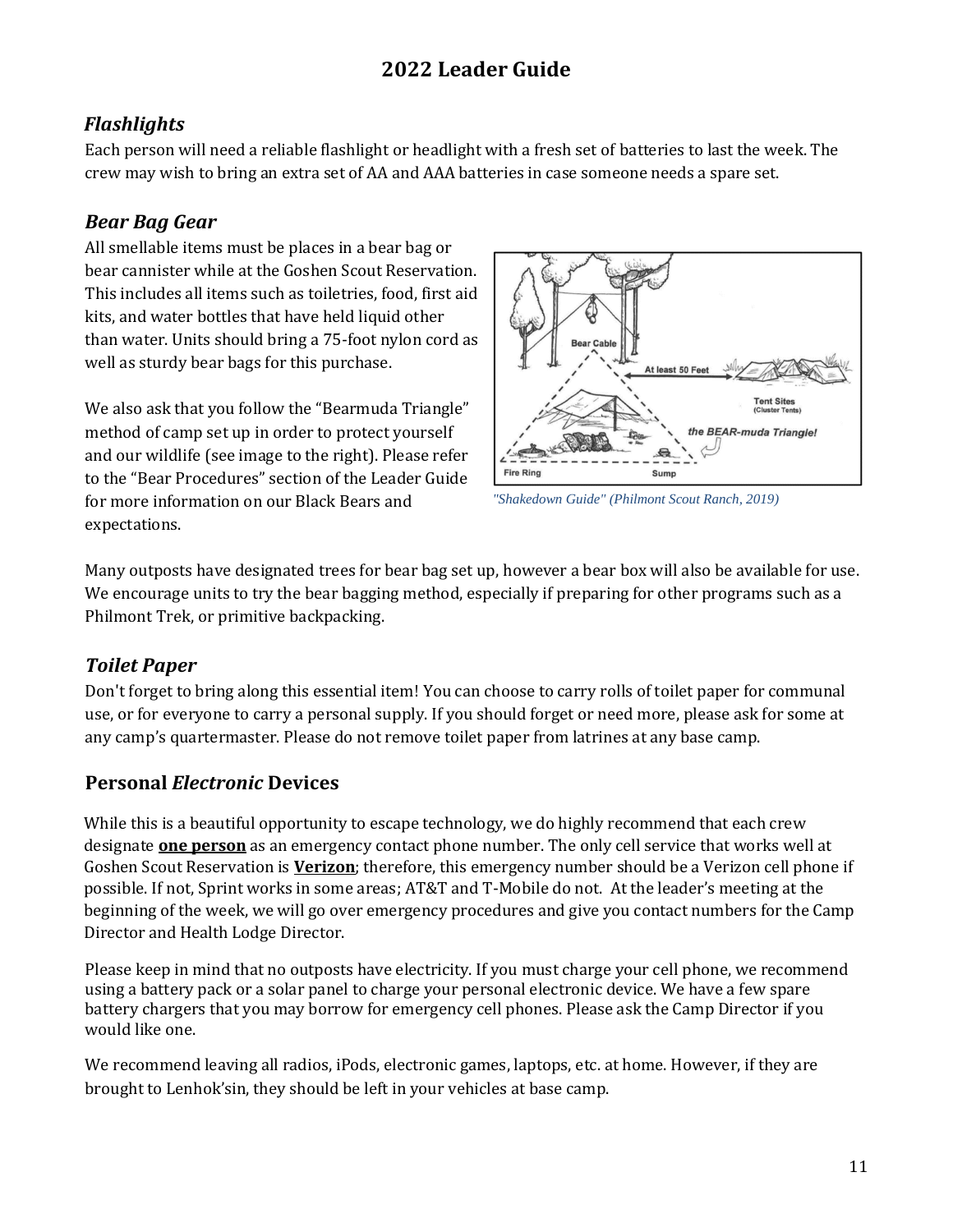

## *Trail Cooking: A Scout is Hungry – the 13thPoint of the Scout Law!*

You will certainly be ready for a good meal at the end of each day on the trail! We provide crews with a variety of dehydrated food for dinner and 'no cook' foods, high in protein and carbohydrates, for easy consumption on the trail for breakfast and lunch. You receive half of this food during the Round Robin Stations on Sunday and half on Wednesday at your resupply. Please see the 2022 Trail Food Menu available on the Lenhok'sin webpage.

#### *Trail Menu*

Units will receive meals for Monday lunch through Wednesday lunch upon arrival at Camp Baird Sunday afternoon. Meals for Wednesday dinner through Friday lunch will be delivered to the unit's Wednesday outpost location as part of the weekly restock.

The 2022 Trek Menu is available here: [https://www.gotogoshen.org/wp](https://www.gotogoshen.org/wp-content/uploads/2022/05/Lenhok%E2%80%99sin-High-Adventure-Trek-Menu.pdf)[content/uploads/2022/05/Lenhok%E2%80%99sin-High-Adventure-Trek-Menu.pdf](https://www.gotogoshen.org/wp-content/uploads/2022/05/Lenhok%E2%80%99sin-High-Adventure-Trek-Menu.pdf)

The 2022 Trek Menu supplemental nutritional information is also available on the Lenhok'sin webpage under "forms and downloads."

#### *Water Purification*

You will be purifying your own drinking and cooking water at our outposts! We recommend bringing at least two water purification pumps, or using other methods like adding iodine or chlorine dioxide tablets, using a UV radiation device with a filter system, or boiling extensively. Be sure to practice using your equipment before camp and double-check you have everything you need, such as a water collecting bag or a dirty and clean water container. You may also fill your water bottles up at base camp latrines or showers houses while hiking through. The water at base camps is tested regularly and is safe to drink. Additionally, 90% of outposts should have a potable water source.

Be sure to filter water from running sources only, like streams. Do not take water from the lake or other slow moving or standing sources. For more information, look to resources such as the CDC for water purification methods and general water safety.

[http://www.cdc.gov/healthywater/drinking/travel/backcountry\\_water\\_treatment.html](http://www.cdc.gov/healthywater/drinking/travel/backcountry_water_treatment.html)

#### *Food Allergies/Special Dietary Needs*

For food allergies and other special dietary needs (i.e. nut allergy, wheat allergy, gluten intolerance, vegetarian, etc.), participants are advised to supplement the trail food provided with their own trail food. **Please let us know by indicating food allergies and special dietary needs on your pre-camp survey form. Please do not inform us the day your trek starts of a specific food allergy.** For meals provided at the dining shelter (Sunday dinner, Monday breakfast, Friday dinner and Saturday breakfast) we can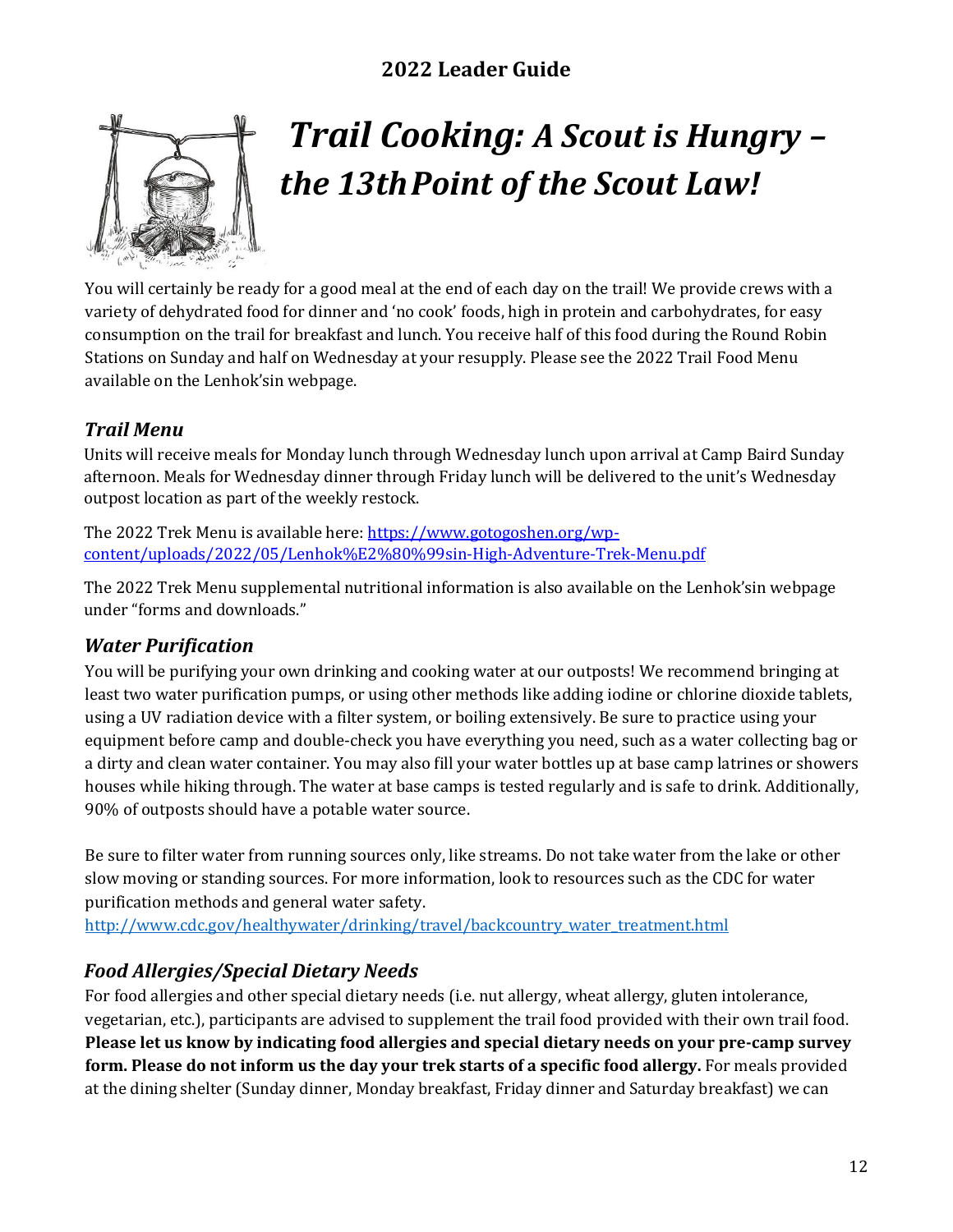cater for most food allergies. **Packing your own food is always an option. If you have a more complex allergy/restriction, then we may ask that you provide your own food for the trek.**

#### *Camp Stoves*

We recommend that the crew use single burner backpacking stoves. Two stoves are recommended for a crew of eight, but a third one may come in handy for larger crews. In keeping with BSA policy, adult advisors must demonstrate safe use, discuss safety rules, and observe closely as each youth demonstrates the proper operation of this equipment. Please practice the safe use of a stove with your crew before coming to camp, and pay attention to fuel consumption on shakedown hikes to figure out how much you will need for your trek.

#### *Restrictions on Liquid Fuel*

No one is allowed to transport any liquid fuel on the buses transporting campers to Goshen Scout Reservation. Lenhok'sin is able to provide white gas **only** for Troops/Crews that ride the bus. Bring approved, aluminum flasks which do not leak, in order to safely carry the liquid fuel, you will need in your packs. A half-gallon of white gas is usually enough for one average sized crew for the week. Be sure to take about half of your fuel in one container and leave the other half in another container with the staff for resupply day.

#### *Food Preparation/Tips*

#### **Note: Crews are asked to boil water for their outpost staff's dinners as well as their own.**

Here are some tips from past crews and staff on preparing backpacking food:

- Pack a crew spice kit of basic spices you like
- Carry all the food for a single meal in one person's pack to avoid having to search through all packs to find items for each meal. Spend some time organizing your food when you receive it.
- Follow the directions carefully; it can make a difference if you add water to the dry ingredients vs. adding the dry ingredients to the water.
- A lid on the water pot saves about 40 percent on fuel needed to boil the water, and significantly speeds the process. Tin foil works!
- Crews doing the 5 Peaks or the 50+ miles trek may want to bring extra high-energy supplements.
- Bringing supplemental food is always encouraged.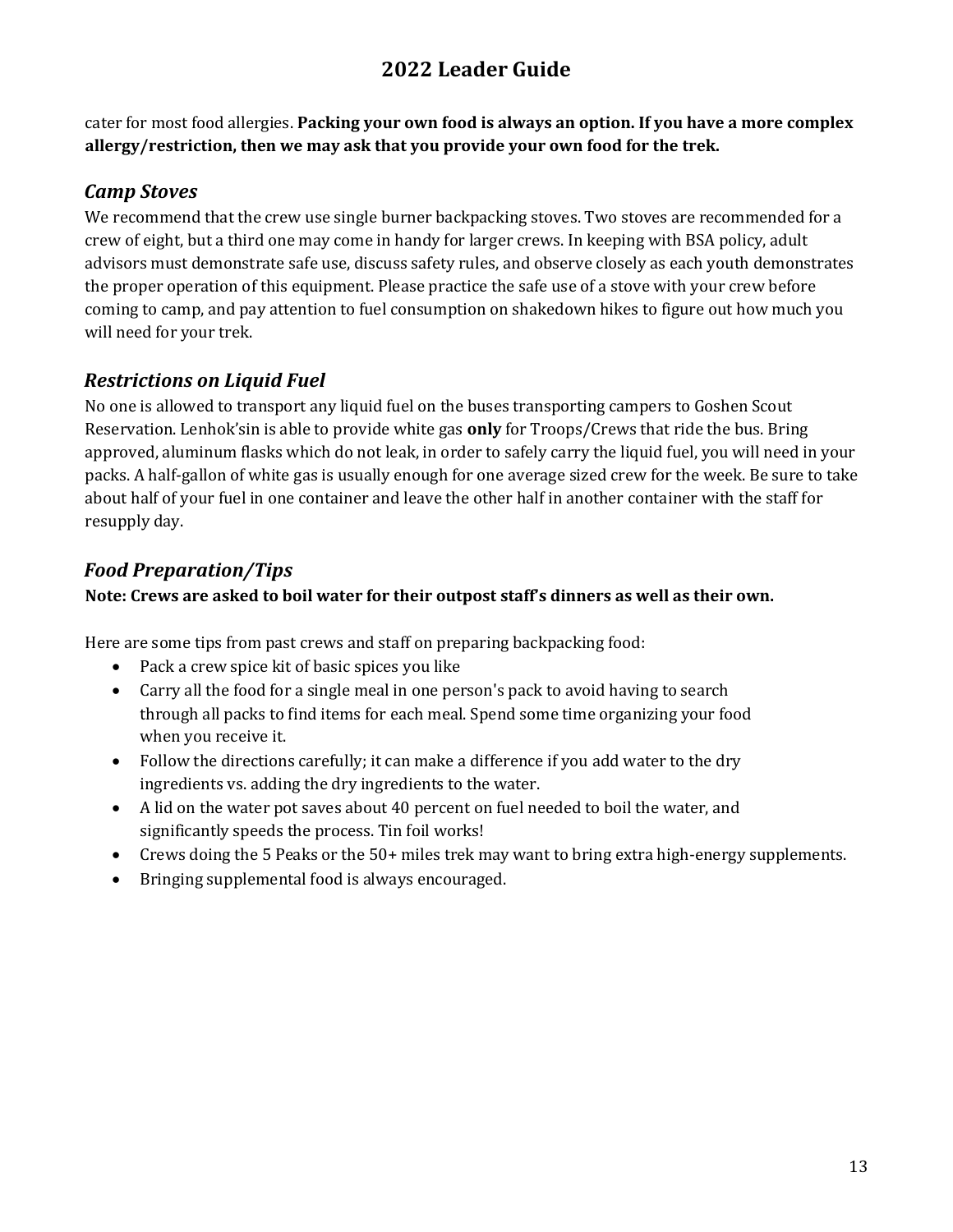

## *On the Trail: Policies, Tips, and Tricks*

#### *Emergency Procedures and Medical Attention*

Upon your arrival at camp, we will review emergency procedures in detail and give updated contact numbers for our Health Lodge Director and Camp Director, both of whom can be called in an emergency. Medical attention will be rendered by the trained medical staff at Camp Post, on call 24 hours a day for emergencies. The nearest hospital and urgent care facilities are in Lexington, VA. Adult advisors are asked to contact the medical center before calling parents concerning the health of a Scout. If in need of first aid supplies or care, you may also report to the administration building or first aid office of any base camp.

#### *Splitting a Crew*

Crew members must **NEVER TRAVEL ALONE.** Aiding an injured person in the wilderness makes the rule of four essential; two to go for help and one to render first aid and comfort to the injured crew member. The only reason you should ever split a crew is an emergency. Crews splitting can lead to lost scouts and much greater wasted time. Alternatively, help other crew members out whenever possible and use your ingenuity and teamwork to accomplish tasks and obstacles as one unified crew.

It is not uncommon for some members of your crew to not want to complete as much hiking as other crew members, especially when it comes to hiking any of the 5 peaks on the Goshen Scout Reservation. If this is the case, you must make the decision as a crew whether to continue on or change itinerary, but you **must not** split into two groups. If you decide to alter your route, please notify the Camp Director or Program Director.

#### *Roads*

**AVOID HIKING ALONG THE BELTWAY** or the **601 Highway.** There are a few exceptions to this rule, including cross the dam wall and gates and the bridge at the upper end of the lake, or if there is no other alternative. The camp beltway is a high traffic area with many blind curves, resulting in the endangerment of those who hike on it. It is also in full sun exposure, which can make your crew weary.

## *Class A/BSA Field Uniform*

Your Class A Uniform is only needed on Sunday and Friday at base camp. We recommend leading your Class A Uniforms in your vehicles or with the Camp Quartermaster when you are on the trail.

#### *Base Camps*

Lenhok'sin crews are welcome to use other base camp facilities, including showers and trading post, but please do not interfere with the functioning and program of the camp (please keep in mind the Wilderness Award requirements). Base camps will generally allow you to use their shower facilities if they are not in the process of being cleaned, but please check in at the admin building beforehand.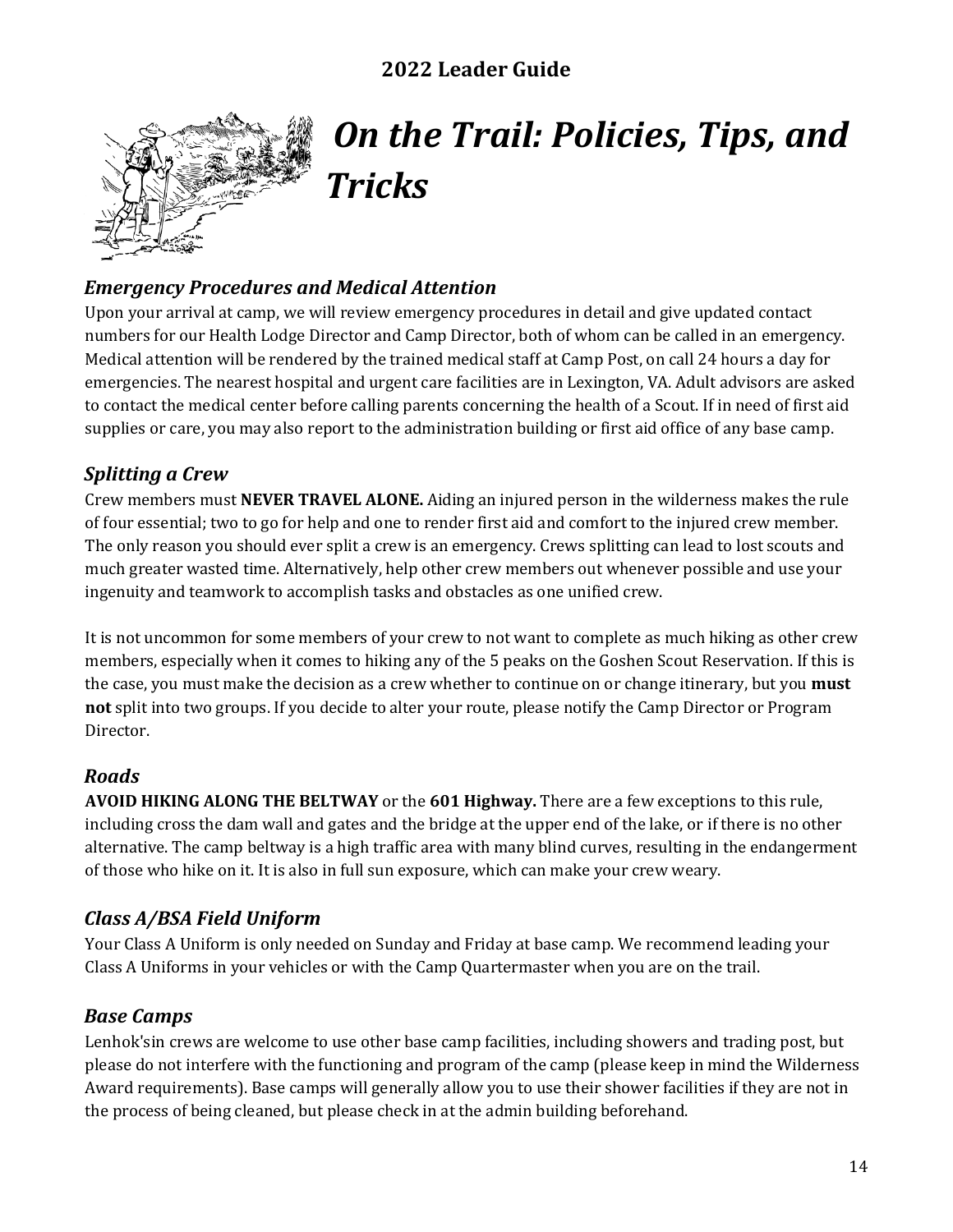When entering a base camp area:

- Have the adult advisor check in at the base camp administration building and ask permission to use the facilities. No permission is required to hike through.
- Showers should not be used by Lenhok's in crews if base camp campers are waiting to use them.
- Primitive camps cannot be set up either on or near base camps and roads.
- Lenhok'sin crew members always leave an area cleaner than they found it.

#### *Garbage Disposal and Sanitation*

Garbage and poor sanitary practices can attract animals to campsites and are a direct violation of bear procedures, bringing danger to you, the next campers, and our staff. Therefore, leftover food items and containers must be disposed of properly. **PACK IT IN–PACK IT OUT!** There is no trash service at the outposts. Crews may drop off their trash in any of the base camp dumpsters.

#### *Wildlife*

Do not corner, try to catch, or try to kill wild animals of any kind.

Types of wildlife you may come across: Black Bear, Coyote, Deer, Raccoon, Skunk, Fox, Mice, Opossum, Timber Rattlesnake, Copperhead Snake, Garter Snake, Black Rat Snake, Tick, Black Widow Spider, Brown Recluse Spider, Squirrel, Turkey, other birds, and more.

Crew members should not attempt to relocate snakes; be cautious, avoid the snake, and continue along the trail. If you encounter wildlife such as bears, venomous snakes, or coyotes, please contact the Camp Director immediately.

#### *Bear Procedures*

There are many bears at the Goshen Scout Reservation! It is important to double, and triple check your crews bear procedures multiple times a day. It is especially important to verify your crew is following proper procedures when you are about to go to sleep for the evening.

Goshen is located in the heart of bear country within the Shenandoah Valley, and people regularly observe bears in their natural habitat on Reservation. If you happen to see a bear while on your trek, there is no need to fear. If you see a bear that is close to you on the trail, make yourself "big" and make lots of noise. If the bear does not move away, calmly walk backwards while making noise until out of sight. Certain staff members are trained to deter those **bears that are not afraid of humans, or are unable to be scared off. If you encounter a bear, please call the Camp Director immediately.**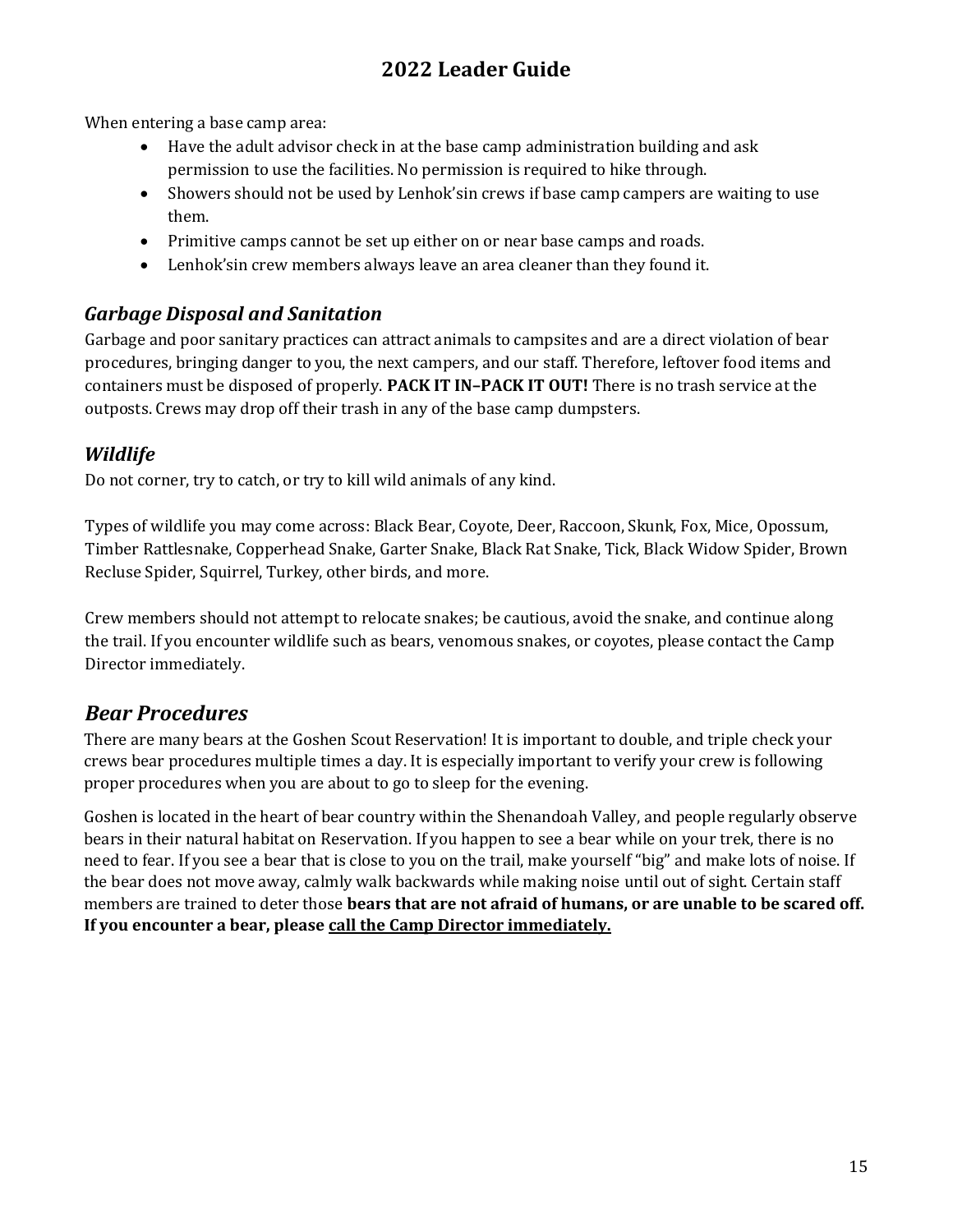Please follow these helpful tips to successfully interact with the bears:

**Do:**

- Make sure food/trash (anything with an odor) is stored in a bear resistant container. Other options include:
	- Trunk of car
	- bear bag hung away from camp.
- Make noise while hiking
	- Hiking at dawn or dusk may increase your chances of meeting a bear.
- If you have a close encounter, make yourself as big as possible and back away slowly while facing the bear.
- Hike in groups.
- Cook away from sleeping area, don't sleep in the clothes that you wore while cooking.
- Follow the Bear-muda triangle while setting up camp.

#### **Do Not:**

- **Run from a Bear!**
	- Running may prompt the bear to chase
	- No human can outrun a bear
- Feed a bear or allow bears to access any human related food sources
- Approach a bear for a selfie (or for any other reason)
- Burn food/leftovers in a fire pit.
- Put food, trash, lotions. cosmetics, etc. in tents
- Leave coolers, food, camp stoves, trash, etc. in vehicle with windows open
- Leave coolers, food, camp stoves, trash, etc. out when not on site.

If you are caught baiting a bear intentionally you WILL be asked to leave to the property and will receive a hefty fine from the state of Virginia.

For more information about bears in Virginia please visit [www.dgif.virgina.gov/wildlife/bear/](http://www.dgif.virgina.gov/wildlife/bear/)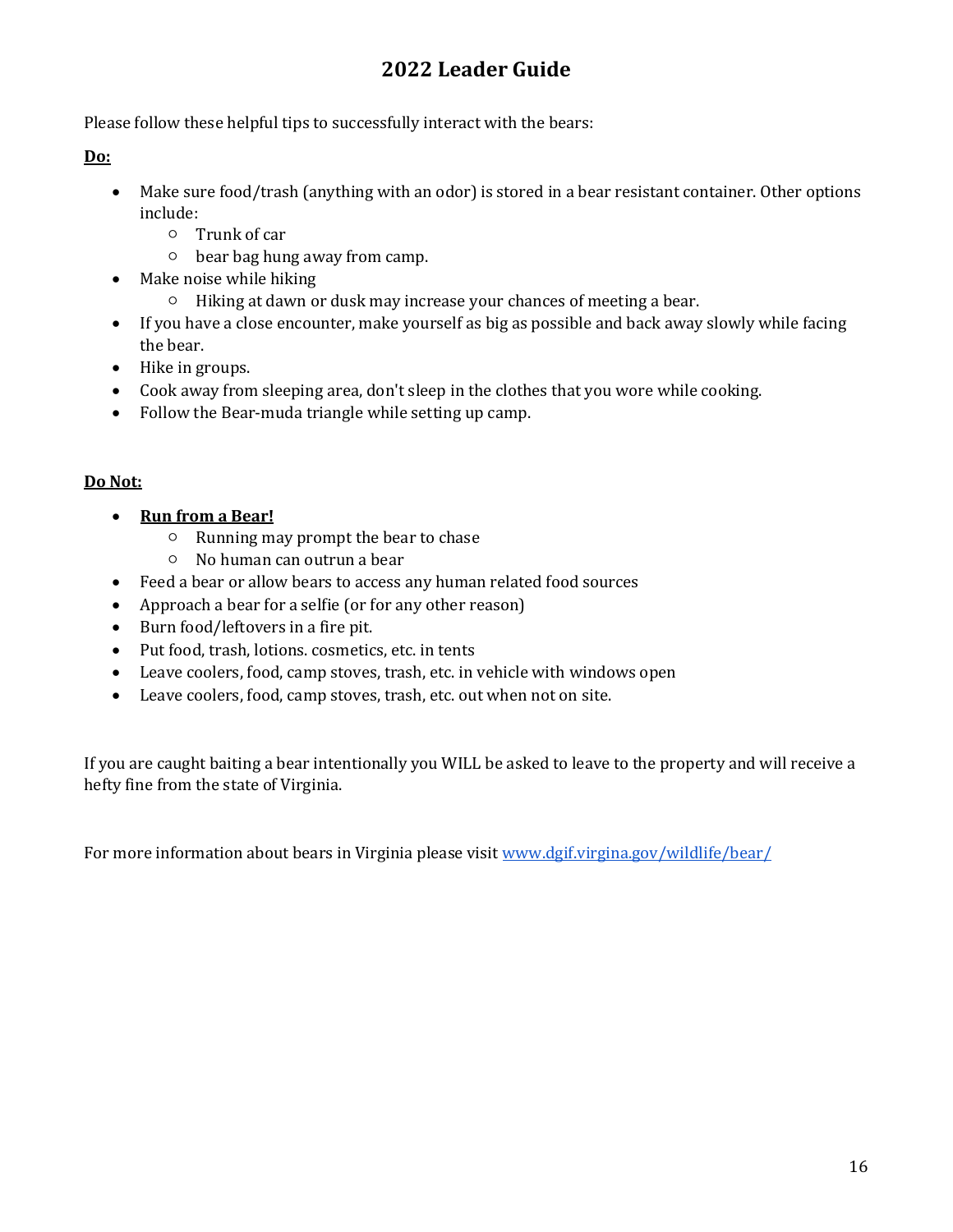

## *Outposts and Programs – Historical and Technical*

#### **Historical Outposts**

#### *Foxfire*

Step back in time and learn the art of blacksmithing by forging your own "S" hooks, "J" hooks, and knife blades in our early 20th Century Appalachian forge. Try your hand at branding, candle making, and bullet casting as you relax by the cool waters of the Kelso Spring.

#### *Mountain Man*

With the use of his rifle, tomahawk and traps, the Lone Hunter was not only able to survive, but make a profit as well, blazing the way for the settlement of the West. Test your aim and skill by shooting a 50 caliber muzzle loading rifle and compete in a friendly tomahawk throwing competition with your crew. Listen to the mountain men tell their tall tales about life in the wilderness and haggle as you trade goods.

#### *Wood's Edge*

Travel back in time in the late 12th century and experience life in a medieval homestead. Compete in archery and knife throwing competitions, and immerse yourself in the challenges on the period. Bake fresh bread and in mud oven, and learn wilderness foraging techniques. Relax with your crew around the fire as you play medieval games and listen to ballads of heroes and legends of old.

#### **Technical Outposts**

#### *Caving – Closed for Summer 2022*

Get down and dirty spending a few hours exploring and crawling through a "wild" cave system. Learn about cave science and formations while you experience absolute darkness as you tun off your headlamps. This cave system is so expansive (nearly 3 miles of explored passages!), that you would need a full day's rations to explore it all!

- Scouts will be transported in a camp van to the cave and will return in the evening. Larger units will be asked to assist in transportation with their personal vehicles.
- Please bring caving clothes if you attend this outpost a long pair of durable pants, a long sleeve shirt or sweatshirt, and closed toed shoes (e.g., old hiking boots or sneakers). Clothes will be sanitized after your spelunking excursion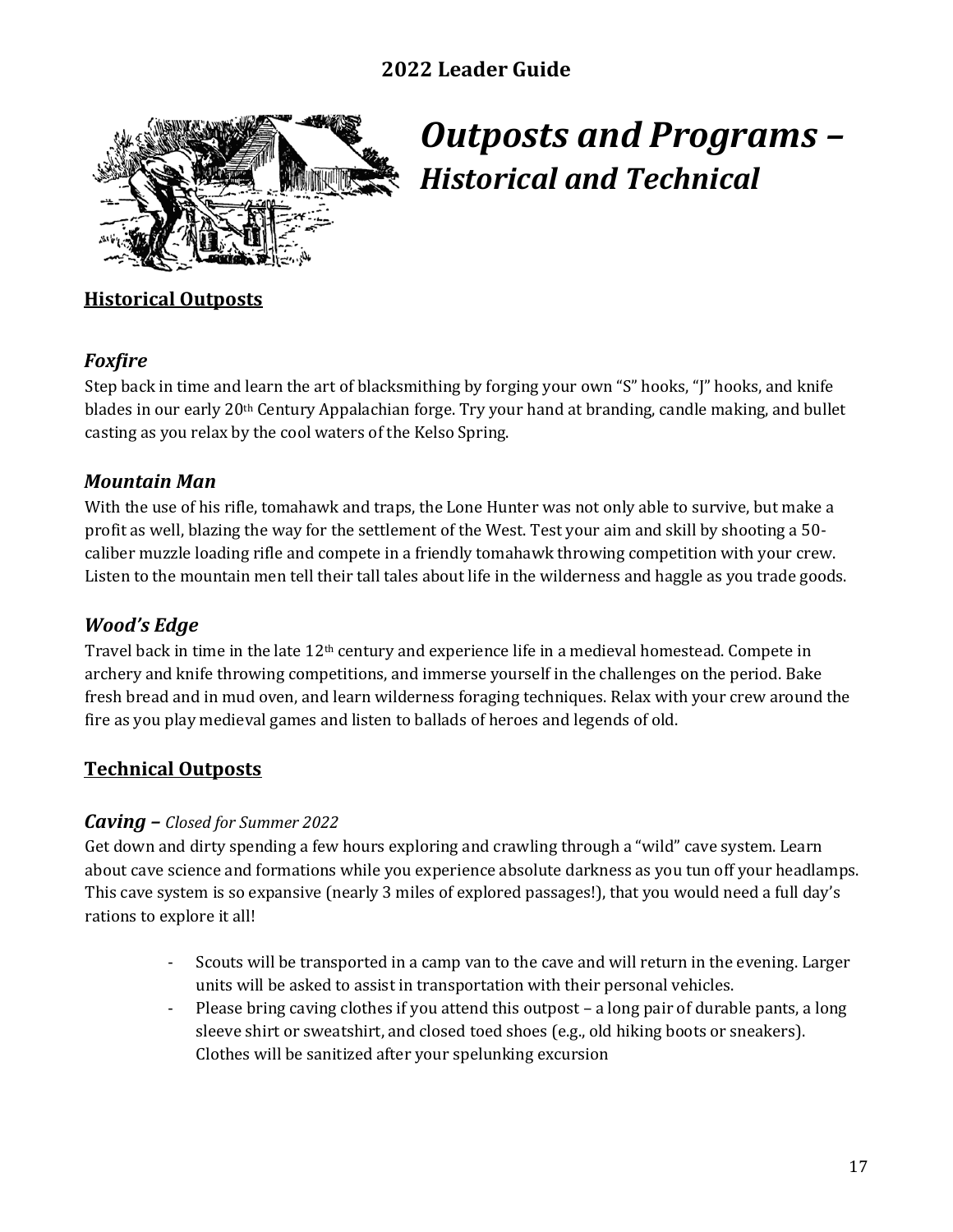#### *Aquatics*

Enjoy the beautiful view of Lake Merriweather and the mountain ridges surrounding Goshen as you Stand Up Paddleboard (SUP) and kayak. See why SUP is now the fastest growing watersport in the world and get a full body workout while getting a very different view of the water. Experience a fun-filled afternoon on Lake Merriweather splashing around and having a blast with your crew. Don't forget a hat, sunblock, and your water shoes to protect yourself while exploring the coves and inlets of this stunning lake!

#### *COPE* (Challenging Outdoor Personal Experience)

Have you ever wanted to soar above the trees or walk across a wire? Now is your chance! At the COPE outpost, experience all the best elements that Goshen has to offer. Feel the adrenaline rush through your veins and push past your fear to reach new limits. Bond and grow as a unit as you explore our low elements, followed by our challenging high elements, such as the Eagle Walk, Grapevine, Leap of Faith, Giant Swing and more!

#### *Search and Rescue* (*New!*)

New to Lenhok'sin High Adventure this year (2022), experience what it takes to be a part of a Search and Rescue mission. How does knowledge of the terrain and the gear you have in your pack influence an emergency? Take part in a staff-led search and rescue scenario, and learn about how to treat some of the backcountry's most common injuries, including sprains, environmental emergencies, and more.

#### *Primitive Camping*

The primitive camping night is for crews who wish to go above and beyond, and immerse themselves deep into the Goshen Wilderness. Many crews use this day to summit Forge and Big Butt Mountains, and to complete the Moore Five Peaks Award. Other crews complete the Kodiak Leadership Course and work on other advancement, using the time to reconnect as unit and create new scouting goals.

If you crew prefers more than one primitive day to hike well beyond the 4,000 acres of Goshen Scout Reservation and into the 45,000 acres of the Goshen Wildlife Management Area, please let us know how many extra primitive days you would like to do on your Pre-Camp Survey Form. Camping on Primitive days can be done almost anywhere outside of outposts and base camp areas. Be sure to follow the principles of Leave No Trace!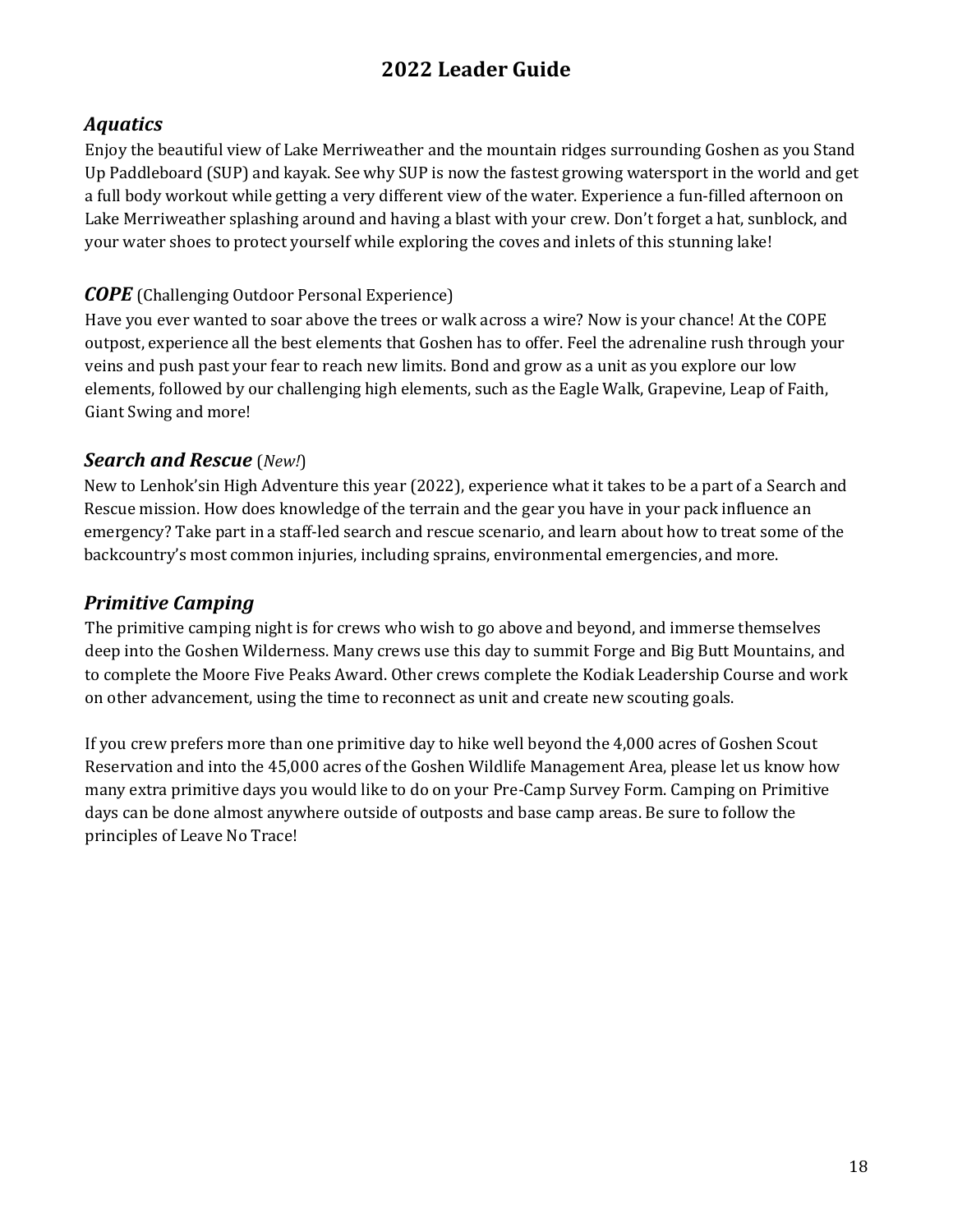## *Awards*

### *Lenhok'sin High Adventure Patch*

The Lenhok'sin High Adventure Patch is presented at the closing campfire to each crew member that has completed a week on the trail, participated fully, and demonstrated Scouting spirit. This is an award which is neither sold nor given to anyone who hasn't earned it.

#### *Trailblazer Award*

We encourage all campers to try to work towards the Trailblazer Award. These awards are handmade by our staff with our moccasin symbol emblazoned upon them. The requirements are:

- Hike as a unit to **at least two** of the following: Viewing Rock, Jump Rock, Big Butt, Forge Mountain, and The Knob.
- Complete a **two-hour service project**. Projects can be assigned at the beginning of the week.
- Arrive at outposts **no earlier** than 2:00 p.m. and depart **no later** than 9:00 a.m. the following morning.
- Hike only on the trails—not the roadways, unless absolutely necessary.
- Follow the Scout Oath and Scout Law.
- Hike at least **20 miles** during the week.
- Follow all rules for the trail, including locating primitive campsites 500 yards away from base camps.
- Present an **original** song, skit, cheer, or story about your trail adventure at closing campfire.

#### *The Big Butt Award*

Big Butt is our toughest climb and not for the weak at heart. The crew that braves this FULL-DAY hike will be revered and honored for their stamina. The crew will receive a certificate to prove to all that they have completed this climb.

#### *Moore Peaks (5 Peaks) Award*

This award has been renamed The Moore Peaks Award, after Sam Moore, to honor his years of maintenance of the trails. There are 5 peaks/mountains to summit at Goshen Scout Reservation: Viewing Rock, Jump Rock, The Knob, Forge Mountain, and Big Butt. Hiking to all 5 peaks requires a very full week of intense hiking, and crews who achieve this will receive a certificate commemorating their accomplishment.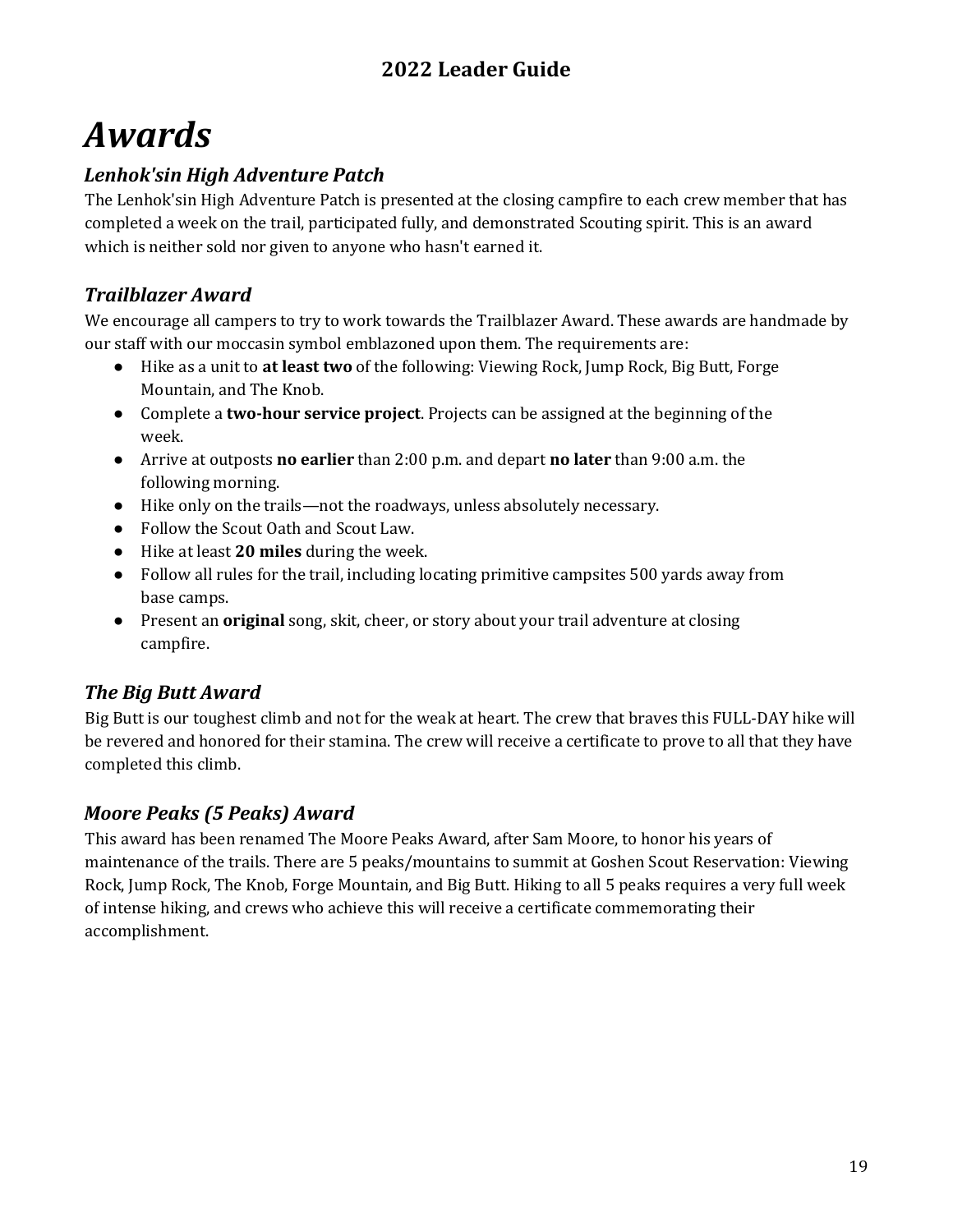#### *The Wilderness Award*

For crews who really want to immerse themselves in the wilderness.

- Qualify for the Trailblazer Award and practice the principles of "Leave No Trace"
- Visit a base camp **ONLY ONCE** during your Trek, outside of your check-in and departure from Camp Baird base camp, at the beginning and end of your trek.
- At a base camp, visit the first-year camper program or a group of Webelos, and chat with the Scouts there about backpacking and the Lenhok'sin High Adventure Program.
- Give a detailed written report on the trail conditions. (Note specific trails in need of attention.)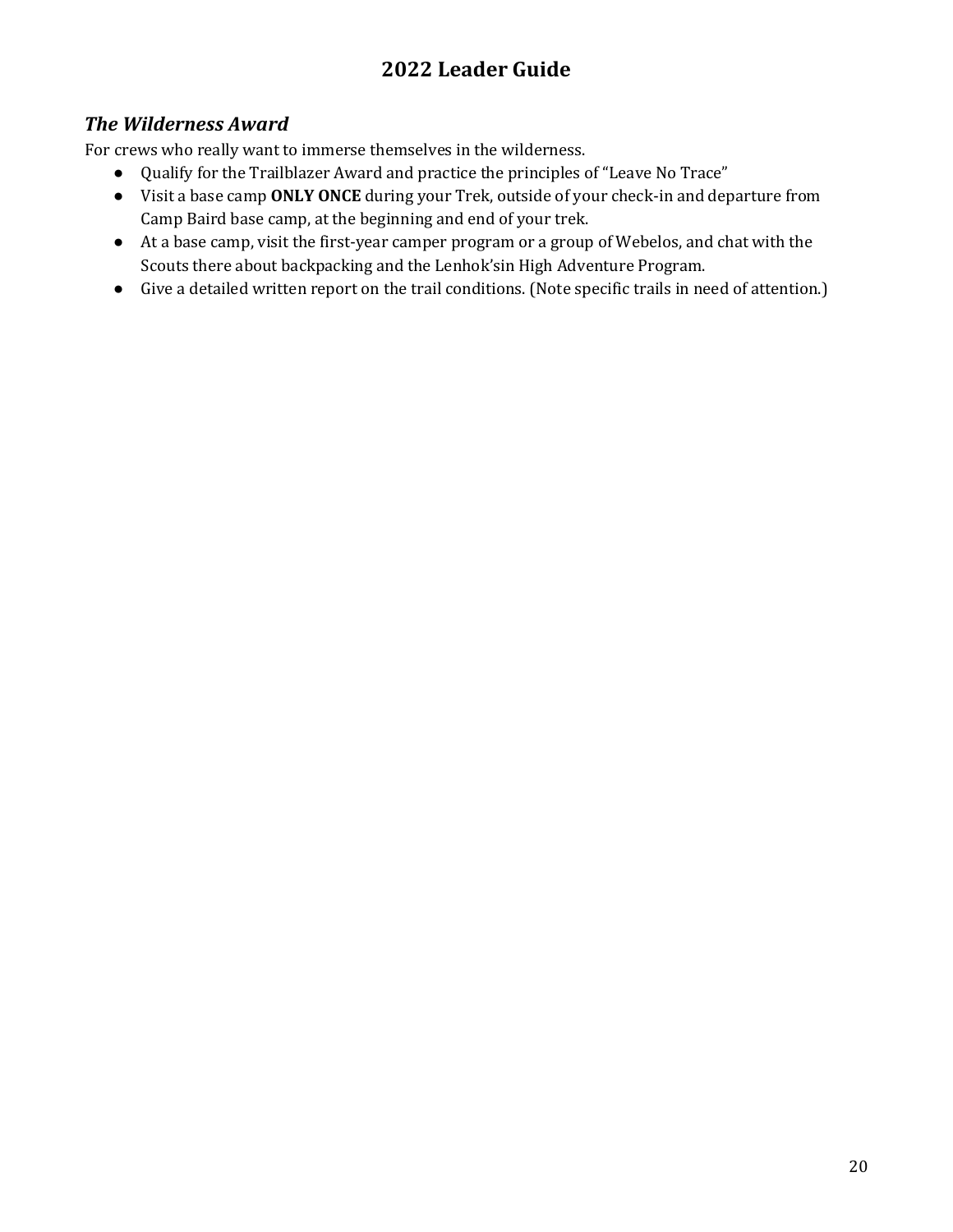| <b>Sunday - Arrival Schedule</b> |                                       |                                     |                                                                                                                                                |
|----------------------------------|---------------------------------------|-------------------------------------|------------------------------------------------------------------------------------------------------------------------------------------------|
| Time                             | <b>Event</b>                          | <b>Location</b>                     | <b>Details</b>                                                                                                                                 |
|                                  |                                       |                                     |                                                                                                                                                |
| $1:30$ pm to<br>$3:30$ pm        | Check in to camp                      | Parking lot/<br>Camp Baird<br>Admin | Our staff will greet you in the<br>parking lot and give you further<br>instructions. Bring a copy of your<br>crew roster to check in at Admin. |
| $2:00$ pm to<br>5:30 pm          | <b>Round Robin</b><br><b>Stations</b> | Camp Baird                          | At check-in we will give you a<br>checklist for round robin. Please<br>have two copies of your medical<br>forms ready.                         |
| $1:30$ pm to<br>5:30 pm          | Camp Set Up                           | <b>Sites</b>                        | After you first check in, we will<br>give you time to set up camp for<br>your first night.                                                     |
| 5:50 pm                          | Flags                                 | Parade Field                        | Field Uniforms (Class "A") to be<br>worn                                                                                                       |
| $6:00$ pm                        | Dinner                                | Camp Baird<br><b>Dining Shelter</b> | YUM!                                                                                                                                           |
| $7:00$ pm                        | Roundtable                            | Camp Baird<br><b>Admin Building</b> | For Adult Leaders and Crew Chiefs                                                                                                              |
| 8:20 pm                          | Gather for Opening<br>Campfire        | Parade Field                        | Staff-led campfire at Campfire Hill.<br>Class A optional. After campfire,<br>you may leave uniforms in your<br>vehicle or quartermaster.       |
| 10:30 pm                         | Quiet Time                            | <b>Sites</b>                        |                                                                                                                                                |

| <b>Monday - Trail Departure Schedule</b> |                                 |                |                                                                  |
|------------------------------------------|---------------------------------|----------------|------------------------------------------------------------------|
| (7:50)<br>$8:00$ am                      | (Flags) and<br><b>Breakfast</b> | Parade Field   | Followed by breakfast in our Dining<br>Shelter. Dress for trail. |
| $9:00 \text{ am}$                        | Hit the Trail!                  | From Base Camp | Be sure to turn in your crew route<br>plan before departing!     |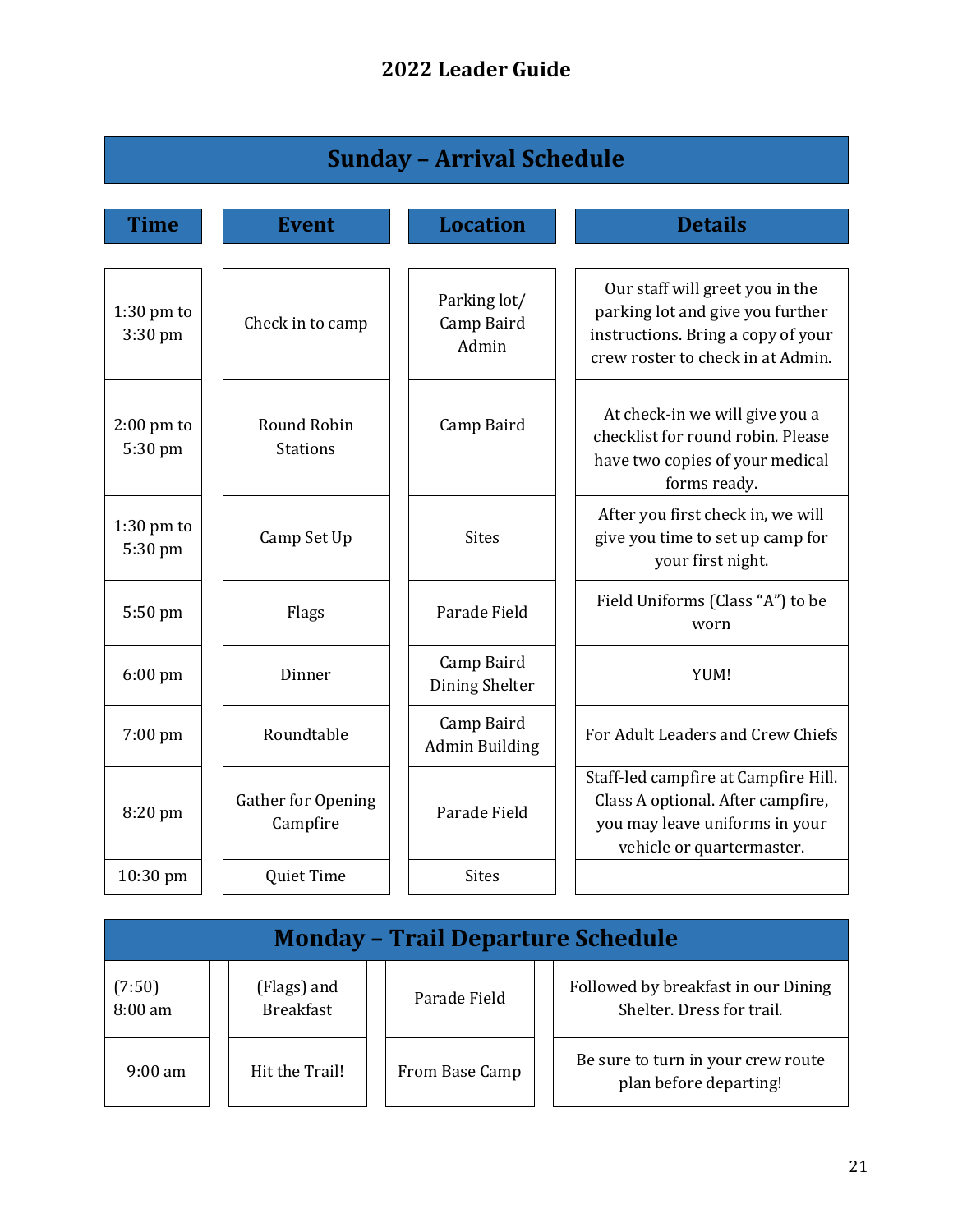| <b>Friday - Return Schedule</b>   |                                      |                                |                                                                                                  |
|-----------------------------------|--------------------------------------|--------------------------------|--------------------------------------------------------------------------------------------------|
| <b>Time</b>                       | <b>Event</b>                         | <b>Location</b>                | <b>Details</b>                                                                                   |
| $2:00 \text{ pm}$ to<br>$5:00$ pm | Return from<br>trail and check<br>in | Camp Baird -<br>Admin Building | Submit award applications and<br>outpost evaluations. Sign up for a skit<br>or song at campfire. |
| (5:50) 6:00<br>pm                 | (Flags) and<br>Dinner                | Parade Field                   | Followed by dinner at the Dining<br>Pavilion                                                     |
| $7:00 \text{ pm}$                 | Roundtable                           | Camp Baird<br>Admin building   | For Adult Leaders and Crew Chiefs                                                                |
| $8:25$ pm                         | Closing<br>Campfire                  | Parade Field                   | Scout-led campfire and award<br>ceremony                                                         |
| $10:30$ pm                        | Quiet Time                           | <b>Sites</b>                   |                                                                                                  |

| <b>Saturday - Departure Schedule</b> |  |                                 |  |                    |                                                                                                                                                                |
|--------------------------------------|--|---------------------------------|--|--------------------|----------------------------------------------------------------------------------------------------------------------------------------------------------------|
| 5:30 am                              |  | Wake Up                         |  | <b>Sites</b>       | Camp Staff Will Start the<br>Wake-Up Process                                                                                                                   |
| $5:30$ am $-$<br>$6:00 \text{ am}$   |  | Pack up Camp                    |  | <b>Sites</b>       | Pack up and get ready to<br>roll out of camp                                                                                                                   |
| $5:30$ am $-$<br>$6:30$ am           |  | Continental<br><b>Breakfast</b> |  | Dining Pavilion    | Available at your convenience at<br>the Dining Pavilion                                                                                                        |
| $6:00 \text{ am } -$<br>$7:00$ am    |  | Check out                       |  | <b>Baird Admin</b> | Please have a representative<br>stop by and check out                                                                                                          |
| $7:00 \text{ am*}$                   |  | On the road                     |  |                    | By 7 am all crews should be<br>gone from camp<br>(*Departure time for crews<br>departing on council provided<br>buses may vary from the 7:00 am<br>departure). |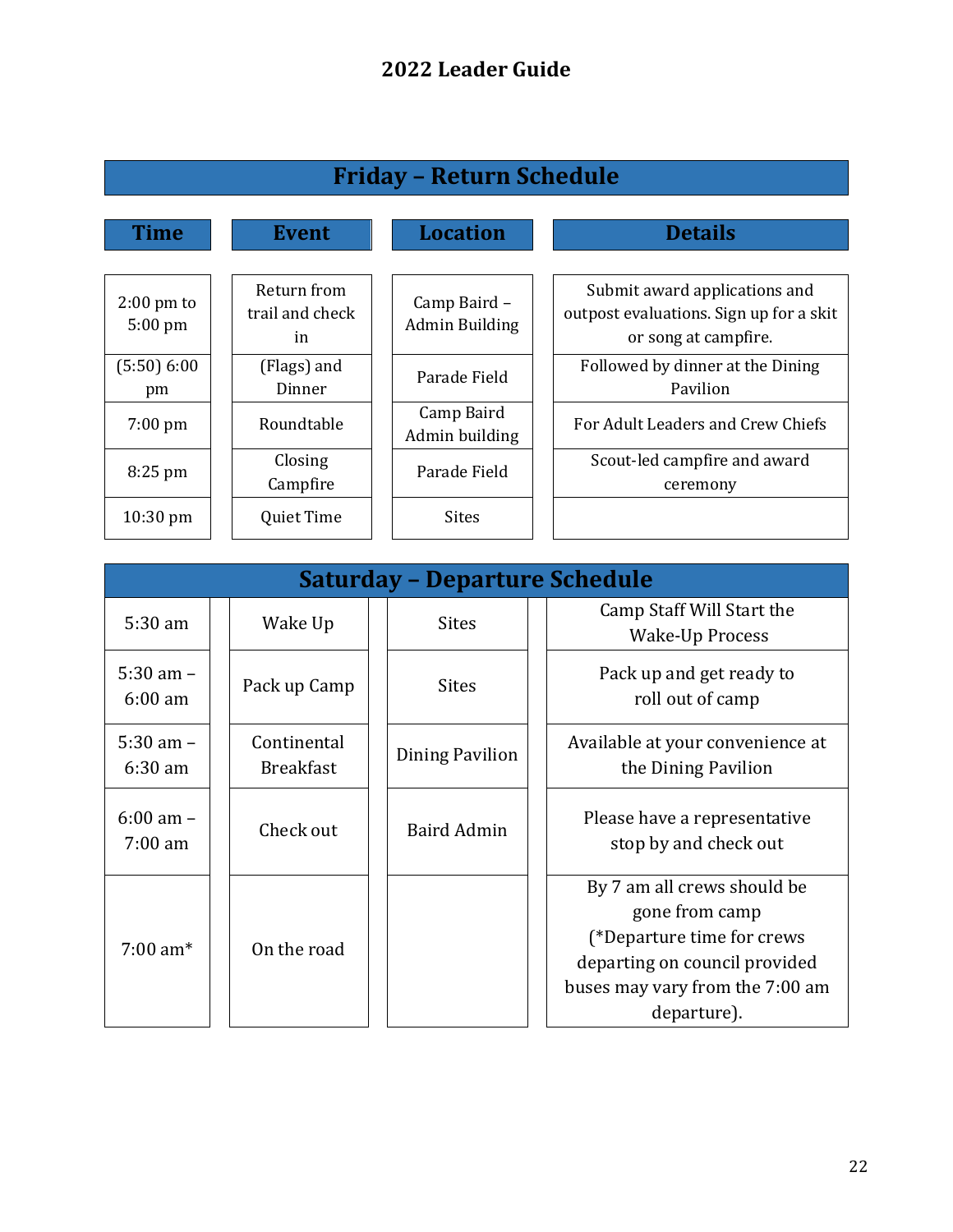## **Equipment Check List**

The below items are recommended for your Lenhok'sin trek. Quantities of crew gear items may vary based on the size of your unit. Please label **all** personal items with your Name and Troop Number. For Crew gear, we recommend considering one's crew size in regard to quantity of each item.

| <b>Crew Gear - Shared by All</b>     |                                         |               |              |  |
|--------------------------------------|-----------------------------------------|---------------|--------------|--|
| <b>Item</b>                          | <b>Description/Notes</b>                | Quantity      | <b>Check</b> |  |
| 75 ft of nylon rope                  | For Bear Bag                            | $1 - 2$       |              |  |
| Durable bear bags or bear            |                                         | $2-3$ (number |              |  |
| cannisters                           |                                         | depends on    |              |  |
|                                      |                                         | crew size)    |              |  |
| Carabiner (climbing strength)        | For Bear Bag                            | $1-2$         |              |  |
| Cooking Pots (1-2)                   | $8$ qt w/ lid                           | $1 - 2$       |              |  |
| Compass                              |                                         |               |              |  |
| Sewing Kit                           |                                         |               |              |  |
| <b>Camping Stove</b>                 |                                         |               |              |  |
| Fuel Bottle w/fuel                   |                                         |               |              |  |
| Crew First Aid Kit                   |                                         |               |              |  |
| Duct Tape                            |                                         |               |              |  |
| Spices, Assorted                     | e.g., salt, pepper, Siracha, Texas Pete |               |              |  |
| <b>Water Purification/Filtration</b> | Method your unit is familiar with.      |               |              |  |
| System                               | Enough for entire trek.                 |               |              |  |
| Trowel/Shovel                        |                                         |               |              |  |
| <b>Multitool/Hot Pot Tongs</b>       |                                         |               |              |  |
| <b>Toilet Paper</b>                  | Also available at Quartermaster         |               |              |  |

| <b>Personal/Individual Gear</b>              |                                             |                       |  |  |  |
|----------------------------------------------|---------------------------------------------|-----------------------|--|--|--|
| <b>General Equipment</b>                     |                                             |                       |  |  |  |
| <b>Backpacking Backpack</b>                  | At least 65 Liters                          | $\mathbf{1}$          |  |  |  |
| Summit/Daypack (optional)                    | For side/day hikes                          | $\mathbf{1}$          |  |  |  |
| <b>Rainproof Pack Cover</b>                  | Waterproof, or heavy-duty garbage<br>bag    | $\mathbf{1}$          |  |  |  |
| Tent                                         | Often shared by campers in 'buddy<br>pairs' |                       |  |  |  |
| <b>Small Stuff Sacks</b>                     |                                             | Multiple              |  |  |  |
| Sleeping Bag                                 | Lightweight                                 |                       |  |  |  |
| Sleeping Pad                                 | Inflatable or foam                          |                       |  |  |  |
| <b>Waterproof Stuff Sack</b>                 | To cover sleeping bag                       | $\bf{I}$              |  |  |  |
| Mess Kit (Plate, Bowl,<br>Mug/Cup, Utensils) |                                             | 1                     |  |  |  |
| Water Bottle/1 qt.                           | Or hydration bladder                        | $(4 \text{ or more})$ |  |  |  |
| Pocket Knife/Multitool                       |                                             |                       |  |  |  |
| Lighter/Matches                              | Waterproof                                  |                       |  |  |  |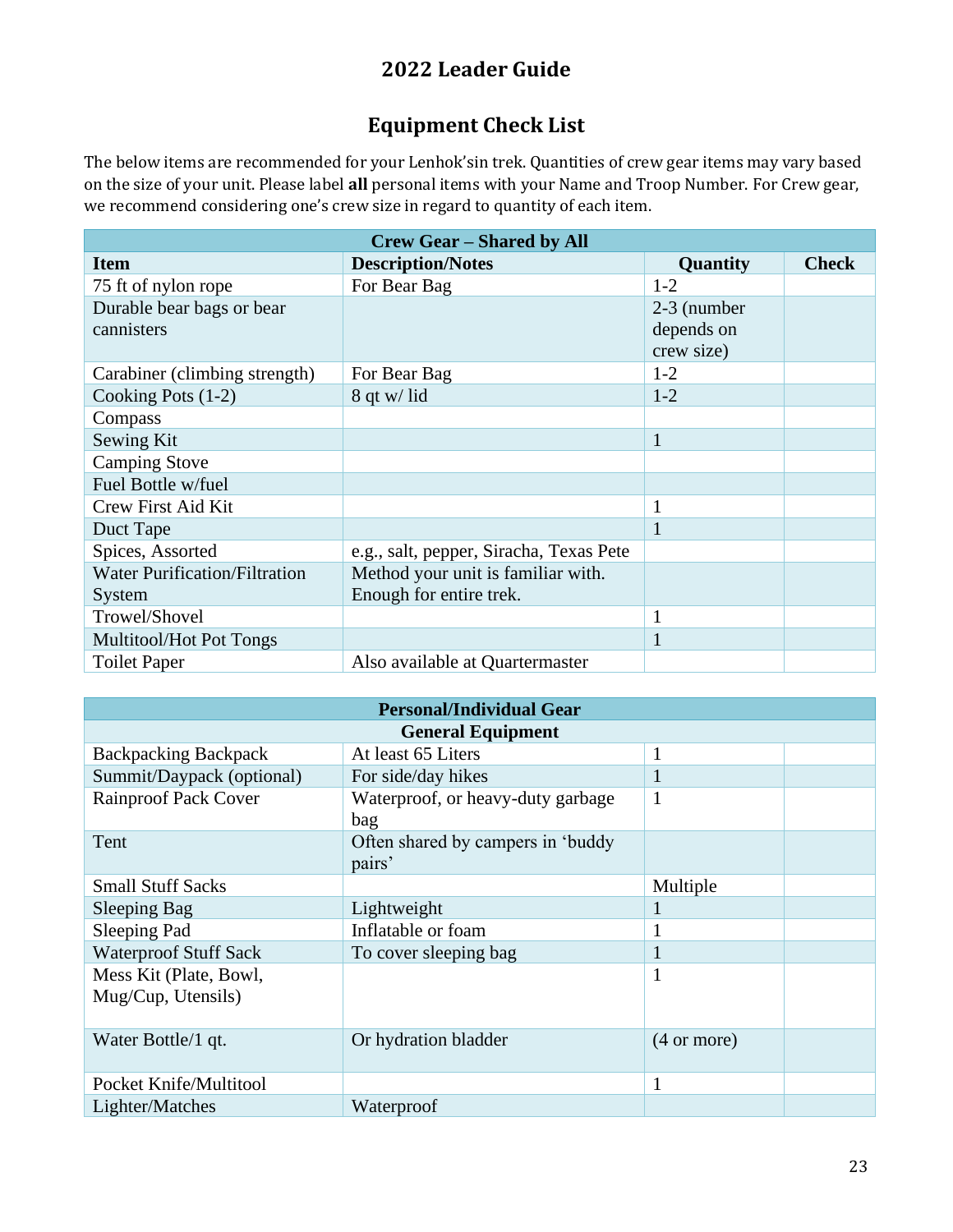| Flashlight/Headlamp           | Spare batteries |  |
|-------------------------------|-----------------|--|
| Trekking Poles w/ rubber tips |                 |  |

| <b>Clothing</b>                  |                               |                |  |  |
|----------------------------------|-------------------------------|----------------|--|--|
| <b>Short Sleeve Shirt</b>        |                               | 3              |  |  |
| Long Sleeve Shirt                |                               | $\mathbf{1}$   |  |  |
| <b>Shorts</b>                    |                               | $\overline{2}$ |  |  |
| Long Pants                       |                               | $\mathbf{1}$   |  |  |
| Underwear                        |                               | 6              |  |  |
| Sports Bra                       |                               | $\overline{2}$ |  |  |
| <b>Socks</b>                     | Wool or synthetic             | $6+$ pair      |  |  |
| <b>Sock Liners</b>               | Wool                          | 3 pair         |  |  |
| <b>Belt</b>                      |                               |                |  |  |
| <b>Sleep Clothes</b>             |                               | 1 set          |  |  |
| Fleece Jacket or Sweatshirt      |                               |                |  |  |
| Rain Jacket and Pants            | Sturdy w/hood, breathable     | 1 set          |  |  |
| <b>Hiking Boots</b>              | Broken in prior to trek       | 1 pair         |  |  |
| <b>Camp Shoes/Sneakers</b>       |                               | 1 pair         |  |  |
| Class A Uniform                  | Worn during flag ceremonies   |                |  |  |
| Baseball Cap/Wide Brimmed<br>Hat |                               | $\mathbf{1}$   |  |  |
| Swimwear and water shoes         | If attending aquatics outpost |                |  |  |

| <b>Toiletries</b>          |                        |  |  |  |
|----------------------------|------------------------|--|--|--|
| Toothbrush                 |                        |  |  |  |
| Toothpaste                 | <b>Travel Size</b>     |  |  |  |
| Lip Balm                   |                        |  |  |  |
| Biodegradable Soap         | <b>Travel Size</b>     |  |  |  |
| Shampoo, Conditioner       | <b>Travel Size</b>     |  |  |  |
| Camp/Bath Towel            | Quick dry              |  |  |  |
| Tampons/Pads               |                        |  |  |  |
| <b>Personal Medication</b> | Enough for entire trek |  |  |  |
| Foot Powder                |                        |  |  |  |

| <b>Other</b>            |                                   |          |  |  |
|-------------------------|-----------------------------------|----------|--|--|
| <b>BSA</b> Medical Form | Parts A, B, C, and NCAC Health    | 2 copies |  |  |
|                         | Advisory                          |          |  |  |
| Sunscreen               | 6 oz tubes, SPF 30 or higher      |          |  |  |
| <b>Bug Spray</b>        | Small bottle, no aerosol cans     |          |  |  |
| Sunglasses              |                                   |          |  |  |
| Money                   | Trading post located at base camp |          |  |  |
| Watch                   |                                   |          |  |  |
| Camera (optional)       | Batteries, memory card            |          |  |  |
| Notebook/Pen (optional) |                                   |          |  |  |
| Whistle                 |                                   |          |  |  |